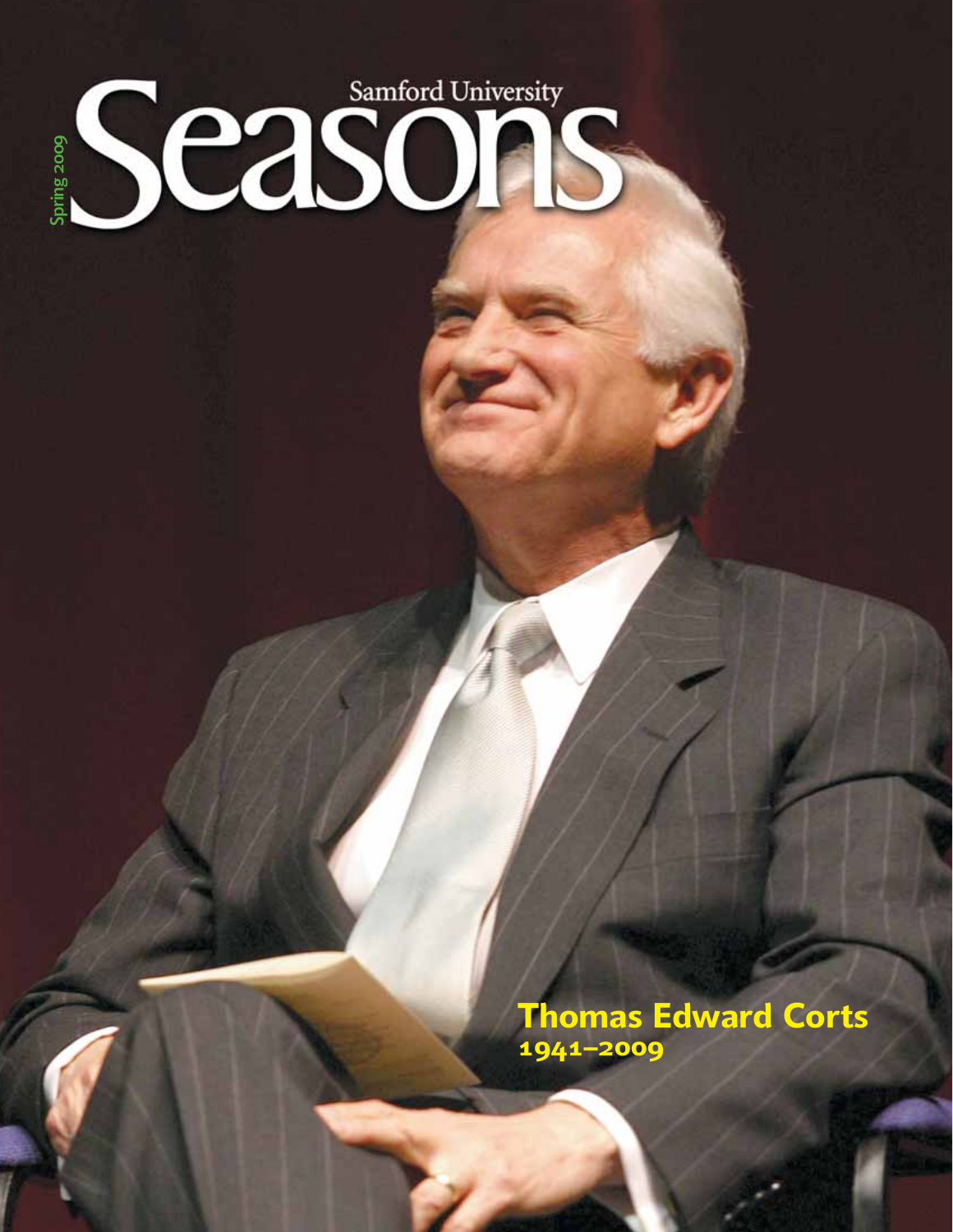### $\bigcirc$ features e

#### **<sup>4</sup>** A Life of Service

Thomas E. Corts devoted his life to serving higher education and other worthy causes, both before and after his 2006 retirement as Samford president. *Seasons* pays tribute to the man who led Samford during one of its brightest periods.

#### **<sup>8</sup>** Naming the Sciencenter

Samford dedicated its \$27 million science building as William Self Propst Hall March 10, honoring a 1961 graduate who planned to attend medical school but found his calling as one of the nation's most successful pharmacists.

#### **<sup>21</sup>** Nursing School Newsletter

Samford's Ida V. Moffett School of Nursing will confer degrees on its first Doctor of Nursing Practice graduates in May. Discover more about this new program and other examples of nursing school progress in this eight-page insert.

#### **<sup>32</sup>** 'We Were Gliding'

Samford grad Andrew Gray '03 was on the plane from LaGuardia that hit a flock of geese in January. He thought they would go back to the airport for another plane. "Then I realized there was no engine sound at all . . . we were gliding."

- 2 From the President
- 3 Samford Report
- 10 Science and Christianity Cadre
- 12 Chinese Teachers Visit
- 14 Saluting Galileo's Discovery
- 16 Words from William Hull
- 18 Fashioning Art from Glass
- 20 Parents Help University Fellows
- 29 Frost Wins Major Fellowship
- 30 Metress Gets Macon Award
- 34 Class Notes
- 39 Births
- 40 In Memoriam
- 42 Basketball
- 44 Sullivan Signs Extension
- 46 With Appreciation
- 49 Calendar





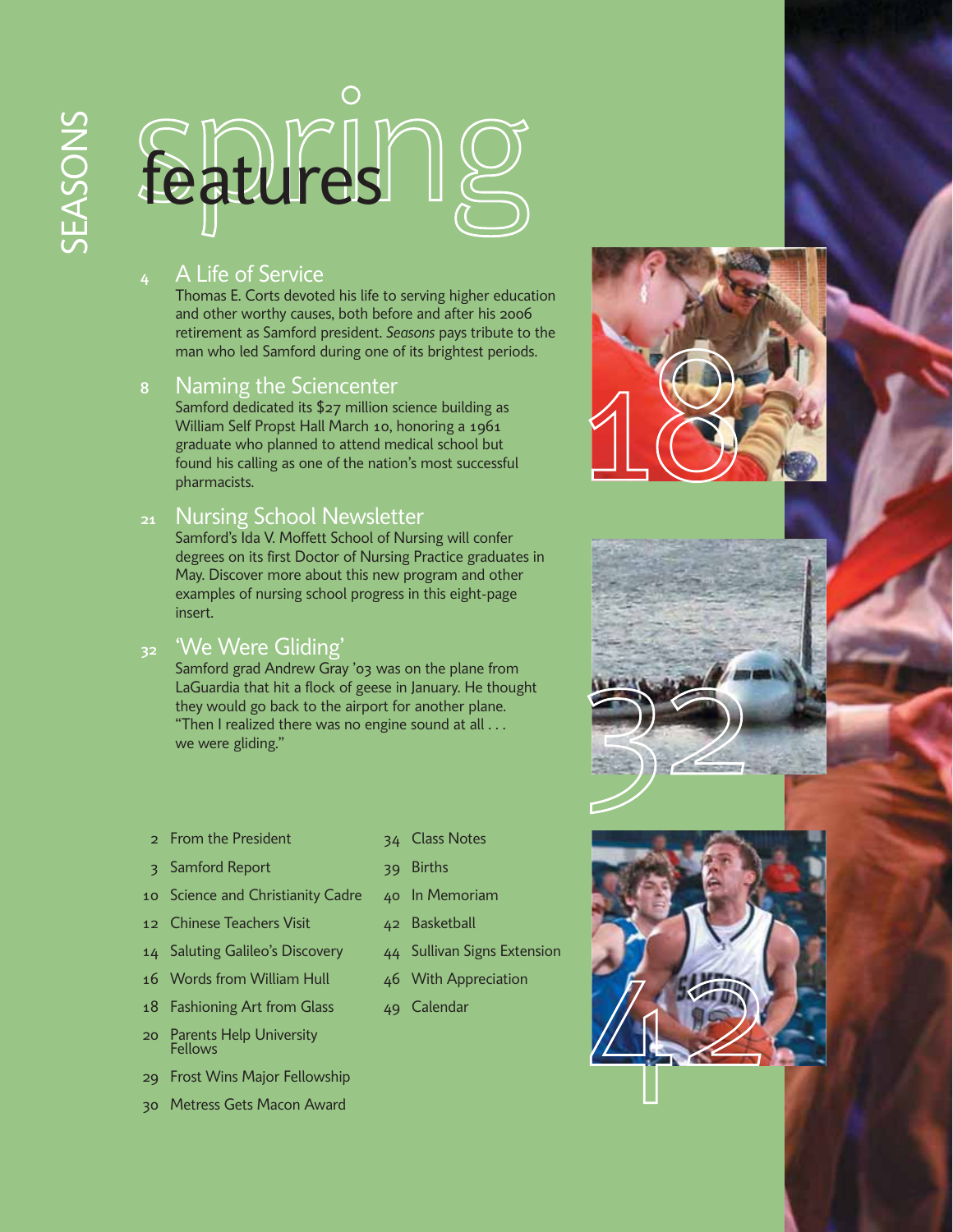

EDITOR EDITOR

William Nunnelley William Nunnelley<br>ASSOCIATE EDITOR Mary Wimberley

CONTRIBUTING WRITERS Jack Brymer, Rob Collingsworth,

ASSISTANT DIRECTOR OF CREATIVE SERVICES Laine Williams **DESIGNERS** 

Janica York Carter<br>ASSISTANT DIRECTOR<br>CREATIVE SERVICES

Caroline Baird Summers Caroline Baird Summers

ALUMNI ASSOCIATION ASSOCIATIONOFFICERS 2008–09

VICE PRESIDENT, ACTIVITIES

Katie Murnane 'o7<br>IMMEDIATE PAST PRESIDENT

EXECUTIVE COMMITTEE<br>Kitty Brown '01<br>Jack Brymer '67

*Seasons* is published quarterly by Samford University, 800 Lakeshore Drive, Birmingham, Alabama 35229, and is distributed free to alumni of the university, as well as to other friends. Periodical postage paid at Birmingham, Alabama. Postmaster: send address changes to Samford University Alumni Office, Samford University, Birmingham, Alabama

the university, as well as friends. Periodical postage paid at<br>Birmingham, Alabama. Postmaster:

*Seasons* is published quarterly by<br>Samford University, 800 Lakeshore<br>Drive, Birmingham, Alabama 35229,<br>and is distributed free to alumni of

©2009 Samford University

national or ethnic origin. national or **samford.edu**

**Communication**

**samnews@samford.edu**

**Produced by Samford Office of by Samford of**

Samford University is an Equal Opportunity Institution and does not discriminate in its educational and employment policies on the educational and employment policies on the<br>basis of race, color, sex, age, disability, or

University is an Equal Opportunity not discriminate in

send address changes to Samford<br>University Alumni Office, Samforc<br>University, Birmingham, Alabama<br>35229.<br>©2009 Samford University

VICE PRESIDENT, DEVELOPMENT

PRESIDENT, ACTIVITIES<br>ha Ann Cox '60<br>PRESIDENT, DEVELOPMENT<br>ael Kopecky '96<br>MNI COUNCIL

Martha Ann Cox '60

Michael Kopecky '96 ALUMNI COUNCIL EXECUTIVE COMMITTEE

Kitty Brown '01 Jack Brymer '67 Rick Moon '77 Katie Murnane '07

Mark Davidson '92 Davidson '92

Moon '77

Spring 2009 2009 Vol. 26 No. 1 Vol. 26 No. Publication Number: Number: USPS 244-800 244-800

35229.

PHOTOGRAPHER PHOTOGRAPHER Ann Wade Parrish Ann Wade Parrish

PRESIDENT PRESIDENT Greg Powell '81 Powell '81

Scott Camp, Monica Washington Scott Camp, Monica Washington<br>SENIOR PHOTOGRAPHER

Mary Wimberley<br>CONTRIBUTING WRITERS<br>Jack Brymer, Rob Collingsworth,<br>Sean Flynt, Philip Poole<br>DIRECTOR OF CREATIVE SERVICES

Sean Flynt, Philip Poole

Janica York Carter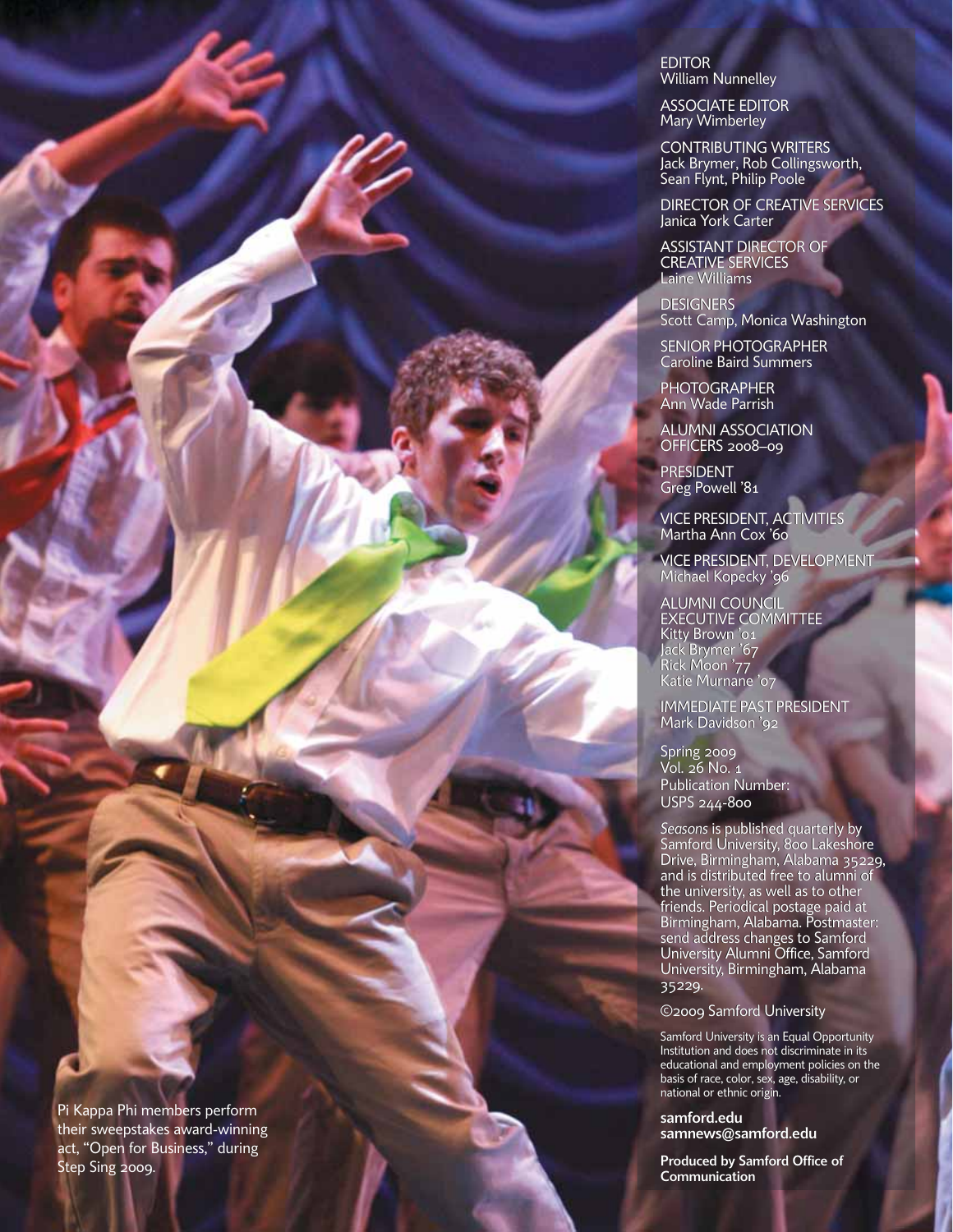# AGreatFriend

Within these pages, you'll encounter the shared grief of members of the Samford family in the loss of Tom Corts. Our sadness, of course, is not for him; we know that Dr. Corts is safe in his eternal home. Our lingering heartache is for Mrs. Corts, the Corts family and for those of us who have lost a great friend.

I knew Dr. Corts for a dozen years. By the time I met him, he was already a legendary figure in higher education. I relished the opportunity for brief conversations with him while attending meetings with other educators, and I still can recall the insights that he offered me as a young administrator, struggling to learn my craft. Fifteen minutes with Tom Corts was worth more than a two-day seminar with anyone else in higher education.

To know anything of Samford University over the past quarter-century is to know of his singular impact on the life of the institution. Dr. Corts saw unlimited potential—and he led with limitless vision.

You may be aware of the appreciation that Dr. Corts shared for Philip P. Bliss, the famed writer of hymns. From the earliest days of my childhood, I remember the words from a Bliss hymn, "Let the Lower Lights Be Burning":

*Eager eyes are watching, longing, For the lights along the shore.*

Tom Corts was one of those lights along the shore, guiding to safety those in his care. It is our challenge to keep bright those lights for eager eyes, watching and longing. As always, please keep Samford in your prayers.

> Andrew Westmoreland President

Andmirastra

2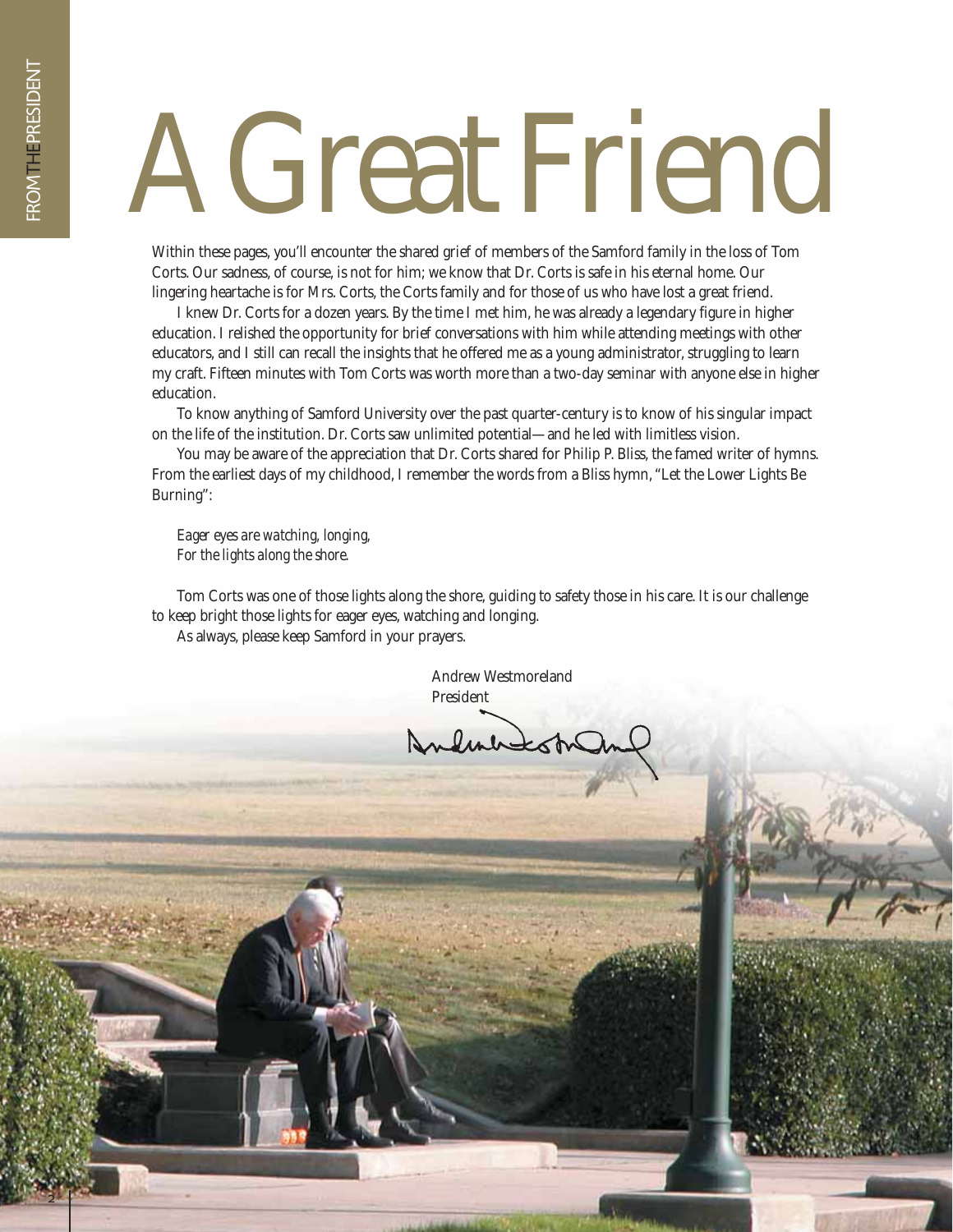## SAMFORD Spring Enrollment Up,<br>Fall Applications<br>Reach All-Time High<br>Camford spring enrollment is

#### Kimrey Gets New Post as Vice President for Student Affairs and Enrollment Management

amford University Dean of Admission and Financial Aid R. Phil Kimrey will become vice pres-**S** amford University Dean of<br>Admission and Financial Aid R.<br>Initial Kimrey will become vice president for student affairs and enrollment management at Samford, effective June 1. The new vice presidential position will combine the leadership of Samford's student affairs and admission/financial aid divisions.

Dr. Kimrey will take on overall direction of the student division headed by Vice President for Student Affairs Richard H. Franklin since 1990. Dr. Franklin earlier announced plans to retire at the end of the 2008–09 academic year.

Samford President Andrew Westmoreland announced the administrative change Feb. 24, noting that combining the two units would achieve greater efficiency in the utilization of resources and bring together two components that fit naturally.

"Specifically, I want this new unit to adopt a philosophy that melds together the developmental needs of both prospective and current students," said Dr. Westmoreland. "Among other priorities, my hope is that we may utilize this new framework to engage our prospects earlier in the process, thereby making greater use of the senior year in high school as a time of transition to college, with renewed emphasis on the academic implications."

Westmoreland said the term "enrollment management" stresses the need to approach student recruitment and retention in a "truly comprehensive" manner. "We have been making steady progress toward that goal," he said, "and this is just another step in that direction."

He added that creating the new unit would reduce administrative barriers and encourage greater dialogue between the unit and faculty and staff.

During the spring semester, Kimrey's highest priority has been leading his present staff in recruiting Samford's freshman class for this fall.



Phil Kimrey

The goal is a class of about 770, based on the record number of applications Samford has received this academic year.

"However," Westmoreland added, "I have asked him to begin to shift as much attention as possible to listening to the members of the campus community as he works to shape this new unit."

Kimrey has been dean of admission and financial aid at Samford since 1997. He joined Samford in 1993 as director of admission after serving in a similar role at Houston Baptist University (1989–93) and William Carey College (1985–88).

A native of Chattahoochee, Fla., Kimrey holds the Ed.D. degree from the University of Alabama at Birmingham, the M.R.E. from New Orleans Baptist Seminary and the B.A. from William Carey College. For more information, go to www.samford.edu/admission. ■

#### Fall Applications Reach All-Time High

**T** amford spring enrollment is up by 61 students over the spring of 2008. At the same time, the sum for the spring enrollment is up<br>by 61 students over the spring c<br>2008. At the same time, the<br>university has received a record number of more than 2,200 applications for the fall semester of 2009.

Spring enrollment is 4,298, with increases recorded primarily in graduate programs.

"The enrollment increase is welcome news for the university, and represents the positive results of our faculty and staff efforts to retain our students," said President Andrew Westmoreland.

Meanwhile, the number of undergraduate applications received through February already exceeded last year's record total of 2,154 for the fall of 2008, according to Dean of Admission and Financial Aid Phil Kimrey.

The university's administration and admission staff are working to meet a fall enrollment goal of about 770 freshmen, based on the number of applications. The entering freshman class has increased steadily from about 660 five years ago to about 710 last fall.

Samford's affordability compared with other private universities and the university's transition from regional classification to national doctoral research university status are among factors creating a growing interest in the school, said Kimrey.

He added that Samford also is being aggressive with financial aid opportunities for qualified students. The university recently sent approximately 750 merit scholarship award letters totaling about \$3.9 million.

"By offering these scholarships now, it gives both the university and the families a longer window to develop a feasible financial plan for the student's Samford education," he said. ■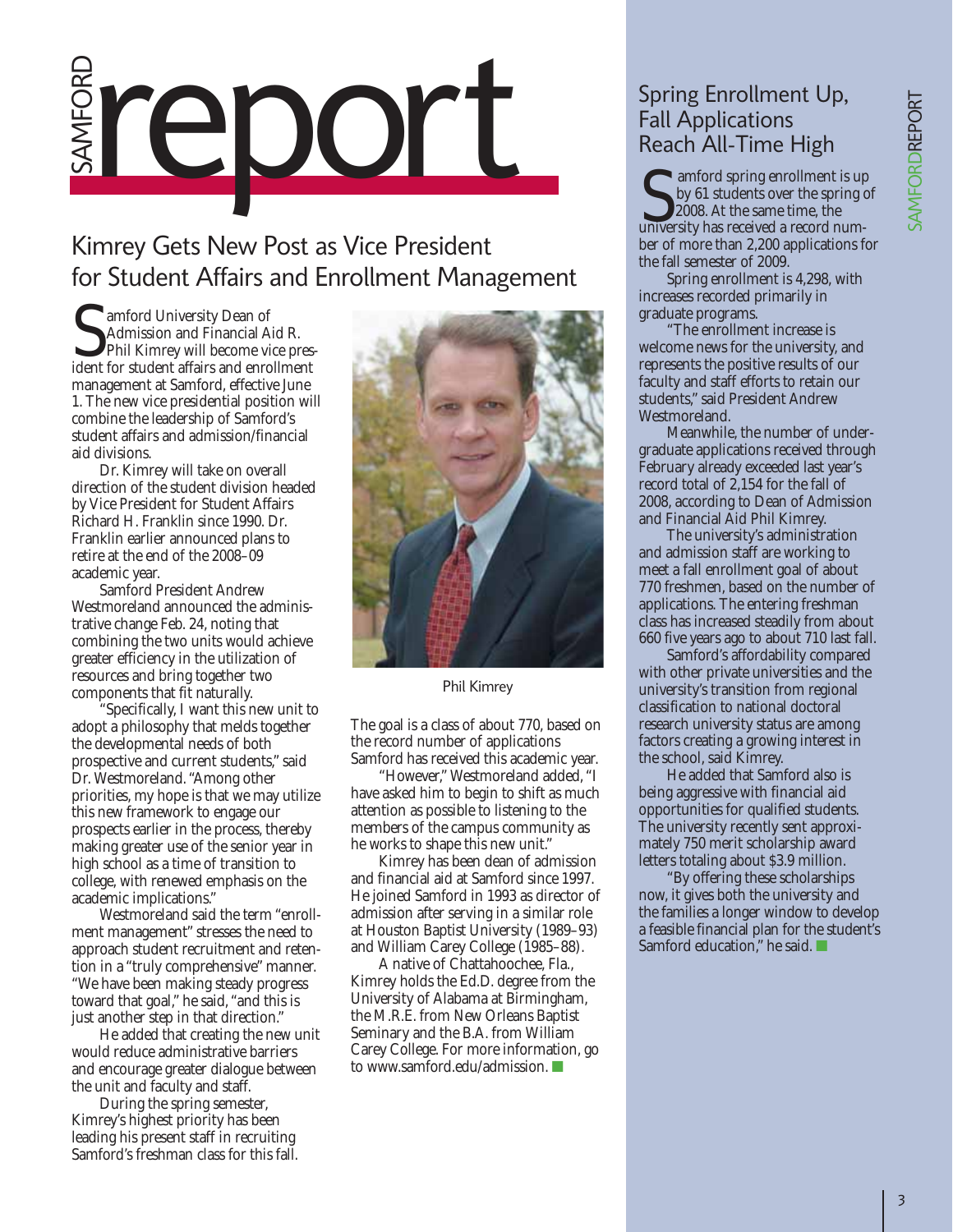

ervice was a way of life with Thomas E. Corts, and this was as true after his retirement from Samford as it was throughout his tenure as president. When Dr. Corts announced his retirement, he said he ervice was a way of life with Thomas E.<br>Corts, and this was as true after his retire<br>ment from Samford as it was throughous<br>his tenure as president. When Dr. Corts<br>announced his retirement, he said he<br>looked forward to a l his words, the "vita contemplativa."

But he no sooner stepped down in 2006 after leading Samford through one of its brightest periods than he took on one of the toughest assignments of his career. He accepted Governor Bob Riley's appointment as interim chancellor of the troubled Alabama College System of 26 twoyear schools.

"I would consider accepting this responsi bility a fulfillment of a sense of civic duty, and I would do it out of a desire to help," he said.

He inherited a system that recently had fired its chancellor amid concerns over a corruption probe and nepotism issues, a system that was the focus of a joint federal and state investigation into allegations of wrongdoing, according to *The Birmingham News.*

Riley appointed Corts to provide stable leadership while the state board of education sought a permanent chancellor. "Education is a noble calling," Corts said, "and this kind of thing [the practices under investigation] should not go on."

Corts wasn't able to solve all the widespread problems of the system by the time he resigned

seven months later, but the program was pointed in the right direction. Investigations had ferreted out some of the system's chief offenders, and indictments followed.

Corts had just accepted another service post, executive director of the International Association of Baptist Colleges and Universities, when President George Bush called on him in the fall of 2007 to lead an international program that would help four million schoolchildren in six nations around the world.

He was named coordinator of the President's Initiative to Expand Education, and subsequently, as coordinator of basic education in the Office of the Director of Foreign Assistance, U.S. State Department. The program helped children in Ethiopia, Ghana, Honduras, Liberia, Mali and Yemen.

Corts stepped down from that post Jan. 19, just 16 days before his untimely death at age 67 of a heart attack Feb. 4 in Birmingham.

Corts spent his life in education, serving his alma mater, Georgetown, Ky., College, as a young administrator before being named president of Wingate College in 1974 and of Samford in 1983. He promised no "grand plan" that would vault Samford into some higher level of accomplishment at his inauguration in the fall of '83.

Even so, the stamp of his progressive influence on the university is well-documented, from

TRIBUTE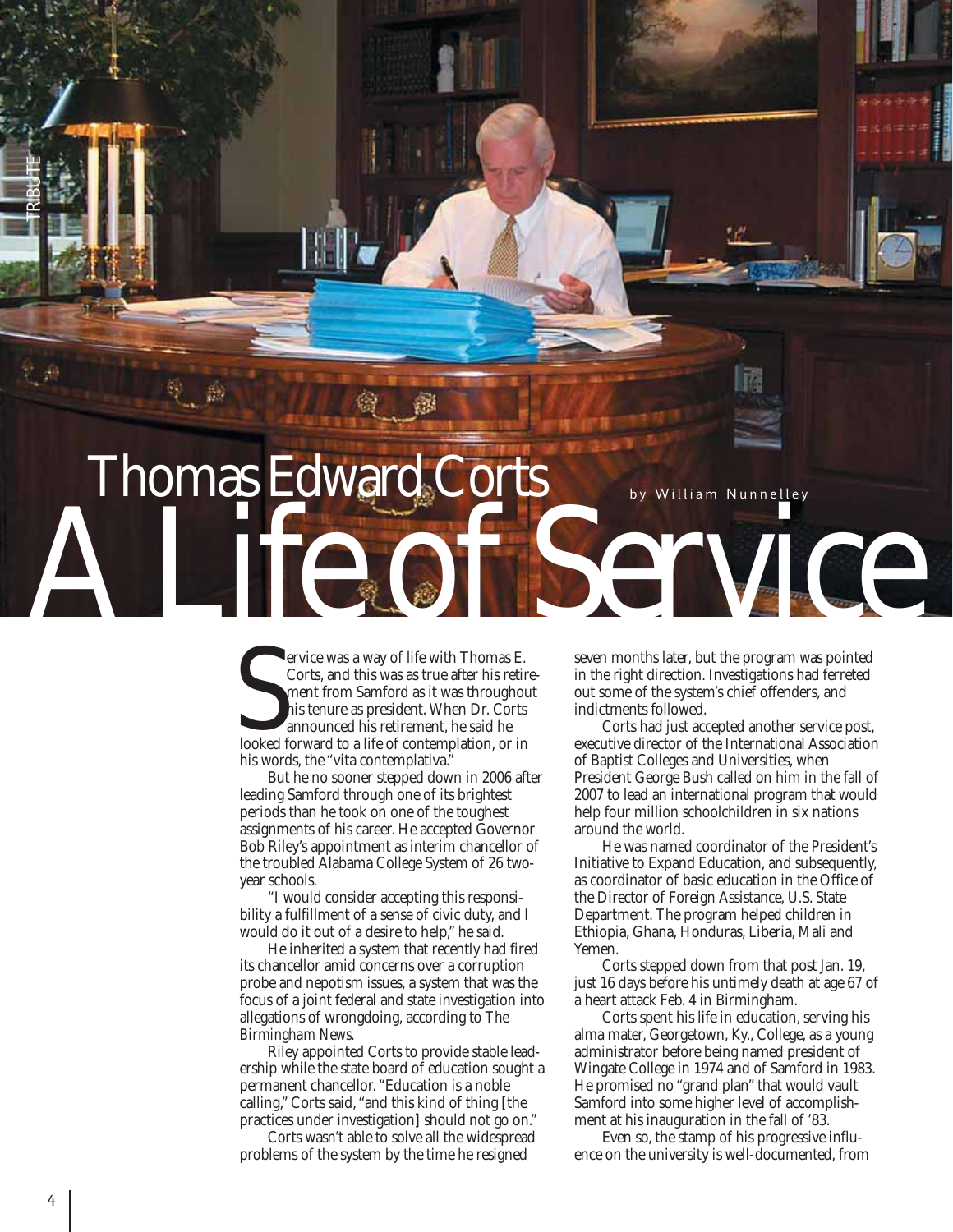Below, left: Board chairman Ben Brown inaugurates Thomas Corts as Samford president in 1983. Right: Samford benefactor Ralph Beeson speaks as Corts looks on.





the purchase of a London Study Centre to astounding endowment growth, increased regional and national recognition for the school, 30 new buildings—including some of the most distinctive architecture on campus—and numerous academic achievements.

Corts extended a personal touch to those receiving a Samford education, personally signing and awarding more than 17,000 diplomas to graduates over his 23 years as president.

He put his service ideal into practice away from the campus in such endeavors as leadership of the Alabama Citizens for Constitutional Reform, which he served as founding chairman.

"He did so much to involve Samford University in the corporate community in Alabama and to help it meet its civic responsi bility," recalled former Governor Albert Brewer, who joined Corts to start the Public Affairs Research Council of Alabama at Samford in 1987.

"I think the Alabama constitutional reform movement began with him, starting with his speech to the Birmingham Kiwanis Club in 1999," said Brewer. "People went thinking they were going to hear a speech about Samford, but they came away knowing a great deal more about the need for constitutional reform in the state. And he carried that message all over Alabama."

Corts told the Kiwanians that Alabama had "such great capacity, so many positive attributes,"

that he tired of seeing it ranked so low in national studies by *Governing* magazine and the Maxwell School of Citizenship and Public Affairs at Syracuse University.

He blamed such results on Alabama's constitution, a document "bloated with excess specificity" that resulted in concentrating power in the hands of the legislature in Montgomery. He called for a constitutional convention to rewrite the 1901 document, taking his message to Mobile, Huntsville, Anniston and Florence, and writing opinion pieces for daily newspapers around Alabama.

Although he found widespread support, he acknowledged that "a lot of people want to leave it as it is because they're doing fine." He added, "This [reform] is not for one person or group; it's for Alabama."

Such a stance was typical. As retired former Samford Provost William E. Hull said, "Corts was unafraid to challenge the status quo because his conscience was not captive to the latest poll."

Dr. Hull spoke at a Feb. 8 memorial service for Corts, whom he described as a person who read Scripture carefully, prayed earnestly and kept a journal faithfully to refresh the wellsprings of his spiritual vitality.

"We live in a day when religion has become militantly aggressive, in your face, wear it on your sleeve so nobody can miss where you stand," said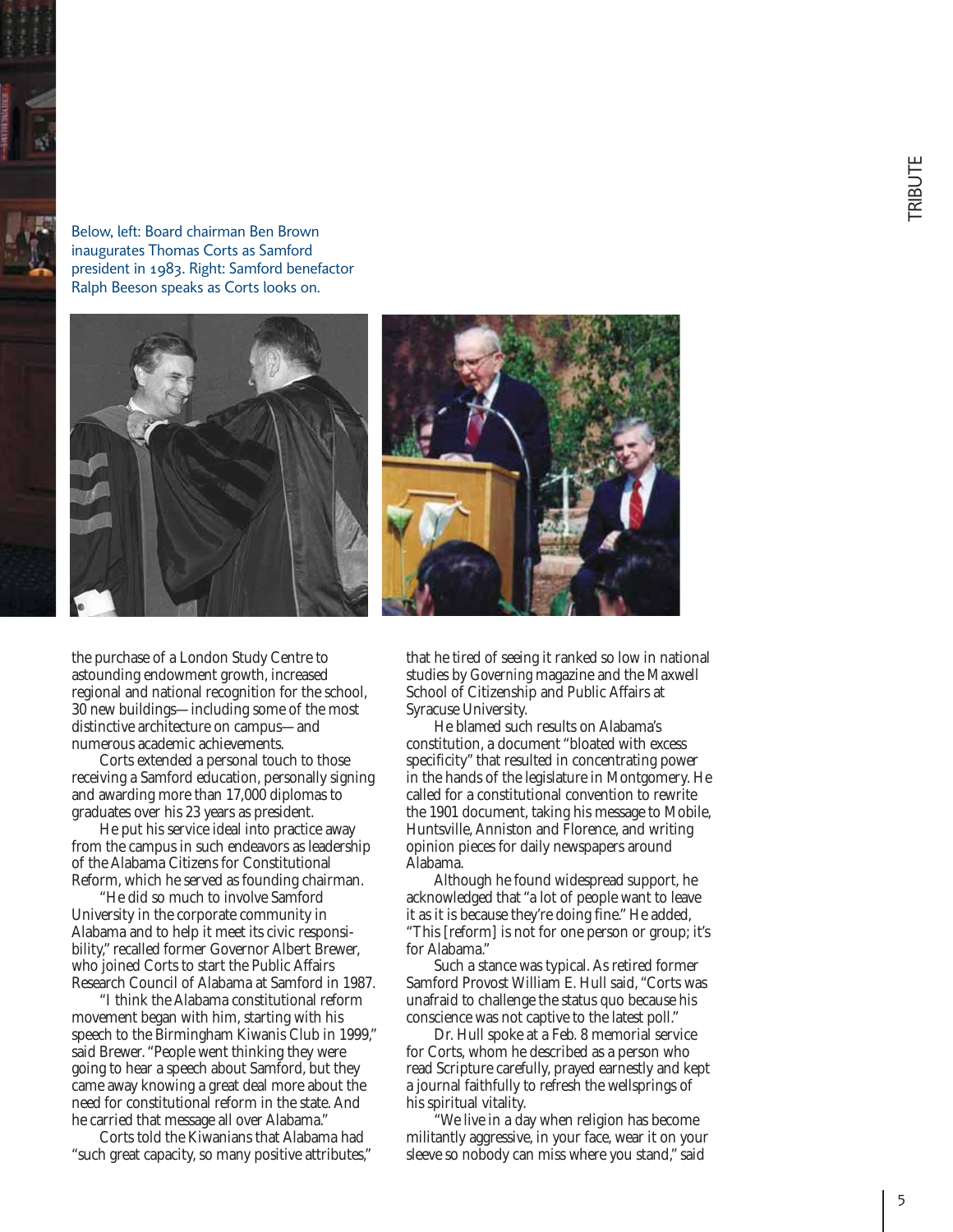Below, left: Former President Gerald Ford, right, visits with law dean Parham Williams, Corts and donor Lucille Beeson at the Beeson Law Library dedication in 1996. Right: Corts hosts former British Prime Minister Margaret Thatcher for Samford's sesquicentennial in 1992.





Dr. Hull. "But we gather here to honor a man who did just the opposite. He practiced his religion in private because he had learned from the Master that the secret of religion is that religion is secret.

"This modesty never muted his witness, however, because he lived out his faith in everything he did."

Corts was the quintessential educator. During his Samford presidency, he served as chairman of the Commission on Colleges of the Southern Association of Colleges and Schools [SACS] and later as president of SACS, the accrediting agency for universities and colleges in 11 Southern states. He also was president of the American Association of Presidents of Independent Colleges and Universities, and of the National Fellowship of Baptist Educators. He served on the Fulbright Scholarship Board courtesy of an earlier Bush appointment, and was active in numerous education organizations.

But Corts expended his greatest energies on Samford, and was proud of what the school and its people accomplished. He ticked off a list for a 2006 *Seasons* interview with Jack Brymer.

"To have had the school of education recognized as one of the top four teacher education programs in the country; to have the nursing school recognized as a center of excellence; for the law school to be getting the kind of attention it is beginning to get; for pharmacy to be recognized



for the great international dimension it has added and some of the creative things they have done; to have divinity personnel quoted in national publications; to have performing arts students winning competitions on a regular basis; to have arts and sciences lead out in learning strategies, such as problem-based learning . . . these are all most gratifying."

Brymer asked him what was the most challenging aspect of his role as president.

"Finding money! For Samford, . . . finding discretionary funds to do the things that great institutions ought to be doing."

He added, "Maintaining our Christian emphasis, equal to a strong academic thrust those are constant challenges. We try to maintain in good standing our very important relationship with Alabama Baptists. I've always felt that the people of our convention cared about Samford and that Samford cared about the convention."

Corts said he looked forward to his life of contemplation after retirement from Samford. But as a man devoted to service, he found his "vita contemplativa" by accepting all manner of additional opportunities to serve.

As he said to *Seasons* in 2006, "I do not want to be on a shelf."  $\Box$ 

*For more information and tributes, go to www.samford.edu/news.*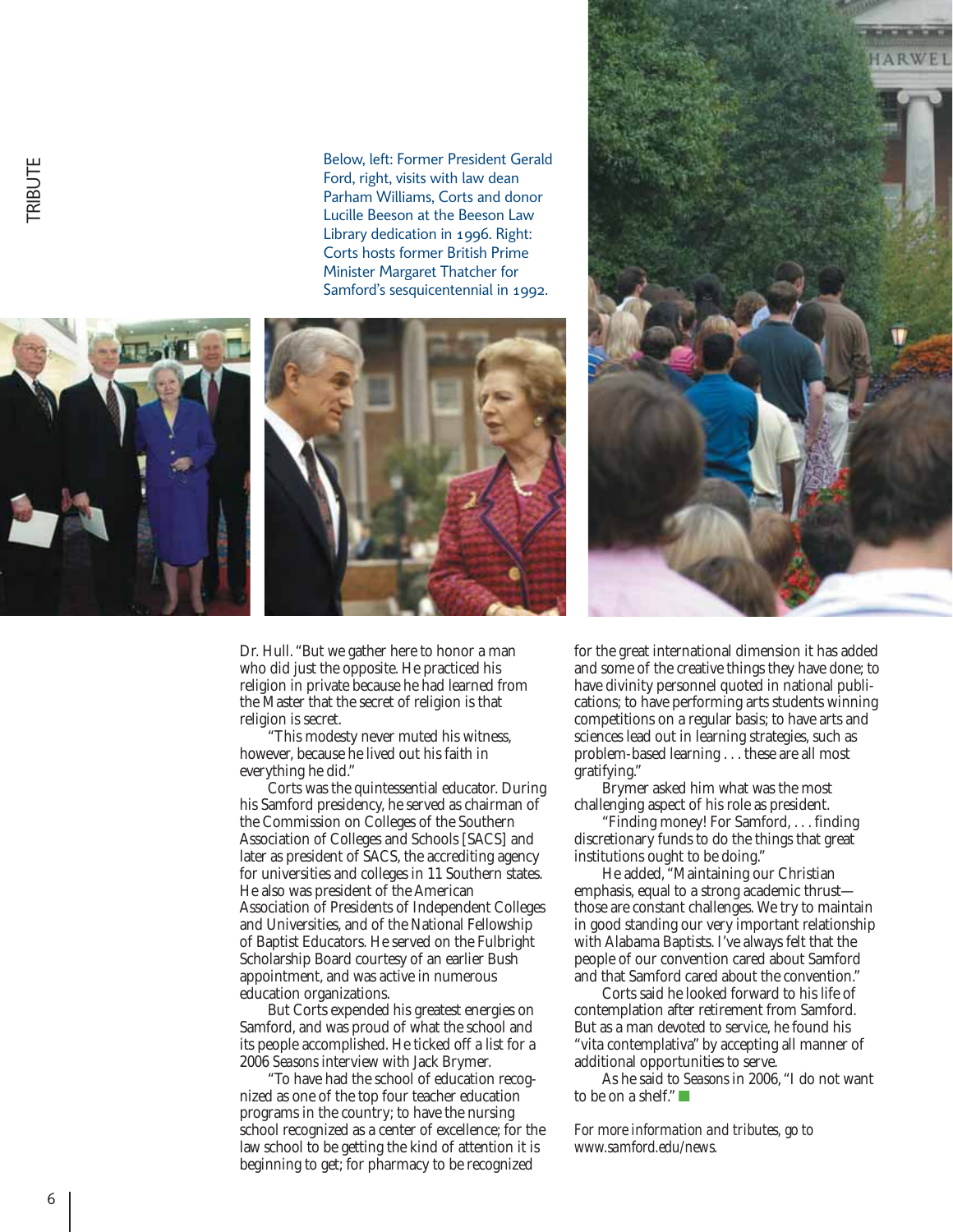#### <u> KARA MARA KATIKA KATIKA MARAKA NA MA</u> GOODWIN DAVIS LIBRARY





John Major, another former British prime minister, sees Samford with Corts in 1996.



Corts presents one of the more than 17,000 Samford diplomas he awarded. Provost Brad Creed looks on.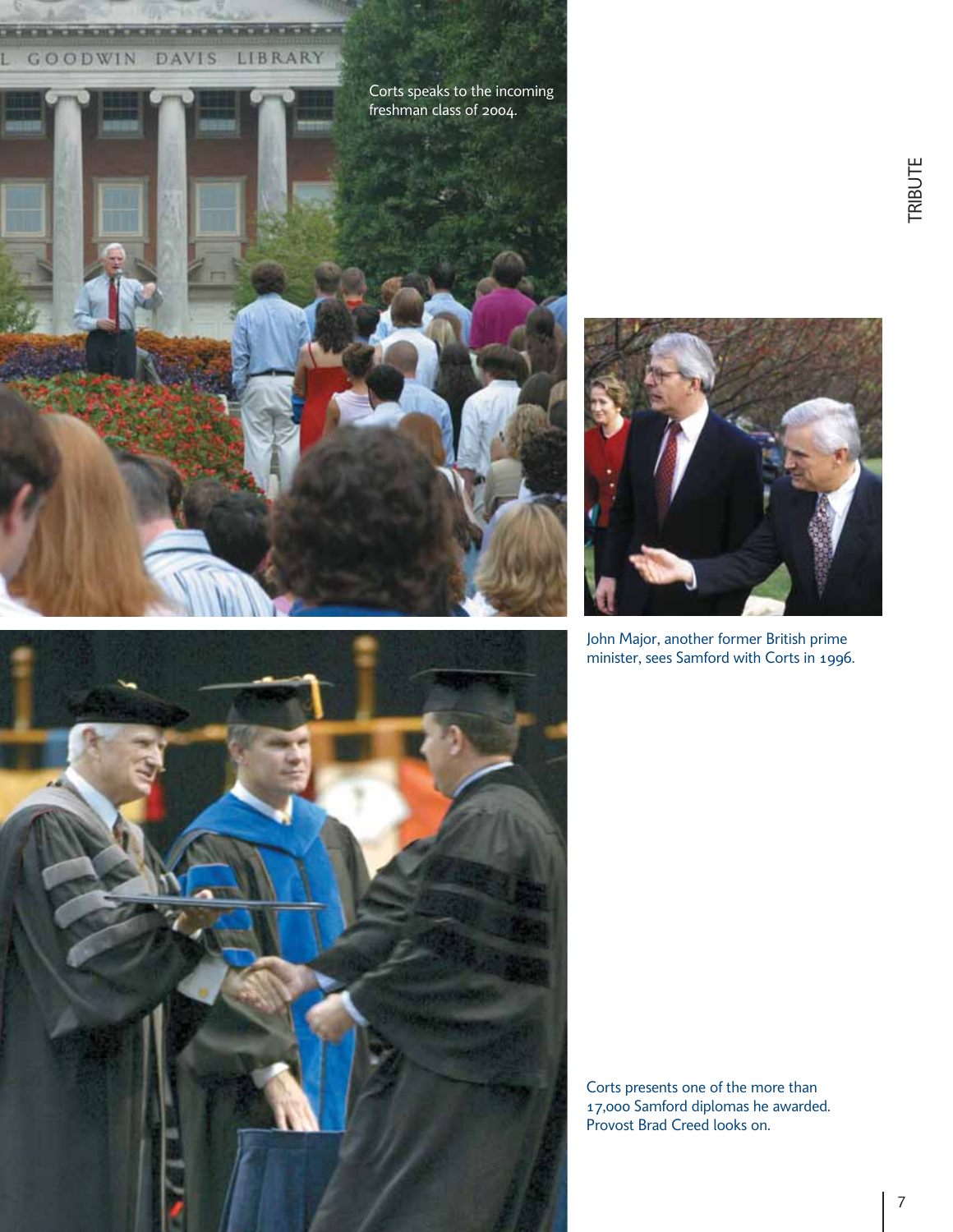# Samford Names Its Sciencenter William Self<br>Propst Hall

<u> Andreamonton (Andreamont)</u>

**amford University dedicated its** \$27 million science building as William Self Propst Hall March 10, honoring a 1961 Samford graduate who became one of amford University dedicated its<br>
S27 million science building as<br>
William Self Propst Hall March<br>
10, honoring a 1961 Samford<br>
graduate who became one of<br>
the nation's most successful pharmacists.

"William Self Propst has given us appropriate cause for celebration today with one of the most significant gifts in the 167-year history of our institution," said Samford President Andrew Westmoreland.

"His gifts will endow the upkeep of this building in perpetuity. They will provide enrichment funds for the natural sciences and for pharmacy, and they will secure a measure of strength for the breadth of Samford University, now and in all the years ahead."

The 96,000-square-foot building, known as the Sciencenter since its completion in 2001, is home to Samford biology, chemistry and physics programs. It also houses a 2,000-square-foot medicinal plant conservatory, Christenberry Planetarium, and Vulcan Materials Center for Environmental Stewardship and Education.

his hometown of Huntsville, Ala., with one store after graduation, but initiated the concept of leased pharmacy operations in Kmart stores that eventually saw 1,258 pharmacies operating in the



PHILANTHROPY PHILANTHROPY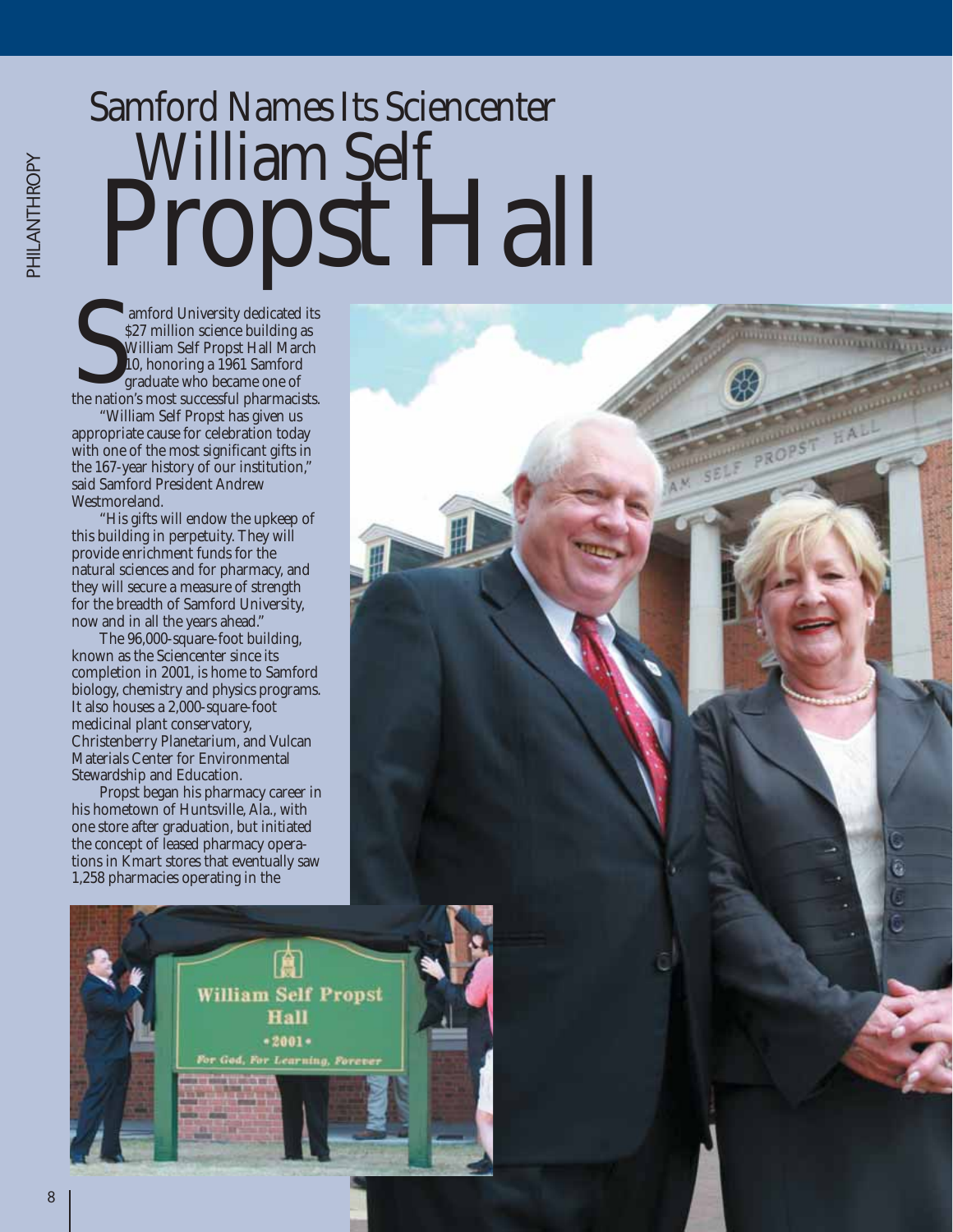discount chain. He served as president of the Kmart pharmacy operations for 17 years.

Propst commended Samford on "its great curriculum and faculty, and its Christian influence." He said he had worked to maintain a connection with the school and friends he made there.

"I would come back to Samford to interview students to serve as interns in the Kmart operation, and some of our best interns were from Samford," he said. "They had a better feel for what was needed because of their experience in visiting pharmacies."

Clark Watson, chairman of the Samford board of trustees, noted that the ceremony celebrated completion of a process begun when the building opened seven years ago, providing a state-of-the-art science facility.

"The one thing missing at the time was a patron who would ensure the ongoing maintenance of the building," said Watson. "That patron has been found . . . and we are here today to honor Samford alumnus William Self Propst with one of the highest honors a university can bestow—the naming of an academic building."

Watson noted that Propst came to Samford as a premedical student but became so interested in pharmacy that he dedicated his life to it.

The Samford graduate went to work at a Walgreens store in Huntsville after earning his degree, and his managerial talents helped make it the number one store in the nation. "I could meet people and be helpful," he recalled earlier. "I enjoyed the hustle and bustle of the business."

He opened his first store in 1964 and added four others in Huntsville before initiating the Kmart project. Later, he also founded and served as president of Qualitest Products, Inc., a wholesale drug products and equipment company.

Propst was named Samford's Alumnus of the Year in 1996. ■

William and Eloise Propst enjoy the science building naming ceremony. **Inset:** President Andrew Westmoreland and Student Government Association President Drew Davis, right, help unveil new sign.

#### 'You Can't Run Something Well That You Don't Keep Your Hands On' by Mary Wimberley

hen William S. Propst, Sr., enrolled at Samford in the late 1950s, there were five **M** hen William S. Propst, Sr., enrolled at Samford in the buildings on campus. Fifty years later, he remembers what departments the buildings housed, where they were located and that, to his recollection, there was "not a tree on campus."

Propst shared his memory of the new, still sparse campus at the March 10 naming ceremony for William Self Propst Hall, one of 56 buildings on today's bustling campus.

The 1996 Alumnus of the Year honoree was in the second class of students to enroll at Samford after the school relocated to Homewood from East Lake. His brother, the late Michael Propst '60, also a pharmacy graduate, was in the first group.

Propst entered Samford with the intent of eventually becoming a physician but felt that a pharmacy degree would help provide part-time employment during medical school. Along the way, however, the pharmacy profession won out, and he began a career that would change the way consumers nationwide purchase drugs.

After first working at a Walgreens store in Huntsville, Ala., and opening the first of five stores he would own in Huntsville, he developed the concept of leased pharmacy operations in Kmart stores nationwide. By the time he retired from Kmart in 1985, the company had 1,258 pharmacies throughout the nation.

In the early years, he worked nonstop to make sure the venture was successful.

"I was behind the counter seven days a week for nine years," recalled Propst. "I might work in Birmingham, or Florence, at locations all around the Southeast, for two or three days at a time. I went wherever I was needed.

"You can't run something well that you don't keep your hands on," explained Propst, who served as president of Kmart pharmacies for 17 years.

Under his leadership, Kmart pharmacies became among the first in the industry to use computers.

By 1972, Kmart pharmacies were linked by computer from the company's headquarters in Detroit, Mich., to Bradenton, Fla.

After retiring from Kmart and returning to Huntsville from Detroit, he became founder and president of Qualitest Products, Inc., and founded Vintage Pharmaceuticals, a generic drug maker.

Today, he oversees Propst Properties real-estate developers.

The son of a Methodist minister, Propst spent his early childhood in Walker's Chapel in Jefferson County, but moved to Huntsville with the family in 1946. As a young adult, he attended college for a while and worked in the steel business for several years before enrolling at Samford.

He has enjoyed staying connected to his alma mater, which he said prepared him with a good science background for his pharmacy career.

He recalls sharing an organic chemistry class one summer with Joseph O. Dean, Jr., '62, later dean of Samford's McWhorter School of Pharmacy.

"Joe and I were studying, cramming really, for the final exam when the lights went out," he said, noting that though it was an inopportune disruption, "We managed to squeeze through."

Later, before he moved to Detroit with Kmart, Propst studied law for a time at Samford's Cumberland School of Law.

One thing that his law studies taught him, he said, is that everything is not black and white. "That's a good lesson for anyone in business," he said.

Propst and his wife, Eloise, have four children: William, Jr., Charles, Michael and Emily Propst Reiney, and nine grandchildren. ■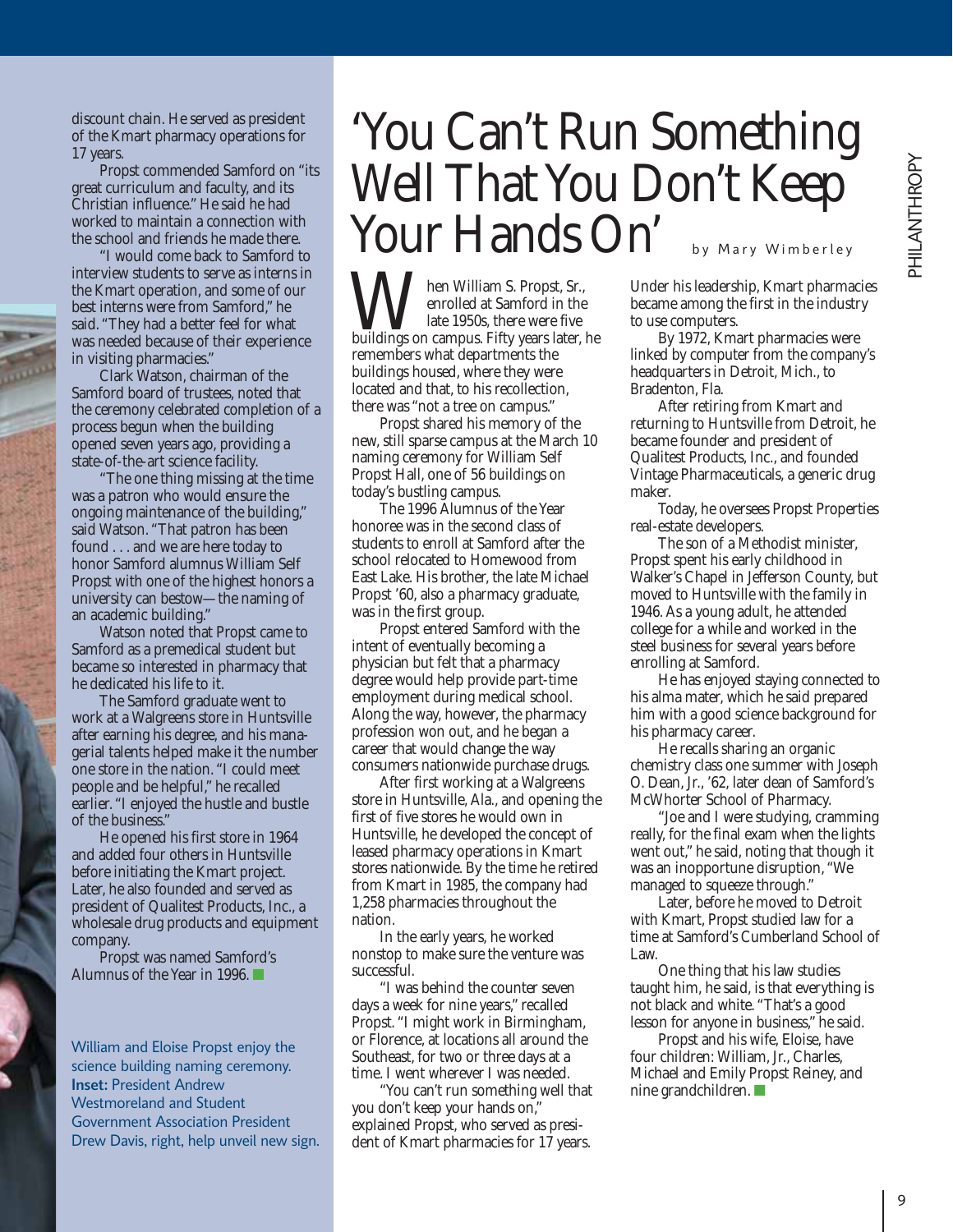

#### Science and Christianity Cadre Welcomes Challenge of Big Questions by Sean Flynt



ccording to historian James F. Sulzby Jr., Howard College biology professor H. Calvin Day ccording to historian James F.<br>Sulzby Jr., Howard College<br>was a man of faith and science who lost his job in 1929 after raising scientific doubts about the literal truth of many Bible stories. Eighty years later, a group of Samford faculty, staff and community friends safely discusses issues unimagined in Day's time, and with implications far beyond Bible stories.

Controversy has often arisen when science and religion mix, but participants in Samford's informal Science and Christianity Cadre see greater danger in the ways science and religion fail to mix. As Tom Woolley, professor of statistics and founder of the group, explained, "ours is an increasingly technological and scientific culture, one in which the authority of Christianity to address the big questions of life has been replaced, for many, by science."

Woolley said that although Christians have been marginalized in scientific discussions—and sometimes marginalized themselves—they have much to learn from science and much to contribute to it.

"As the pace of scientific advancement and technological change quickens," he said, "Christians need to understand the science and its implications for their faith and our common culture if they hope to be respected and consulted when major ethical and moral issues arise."

#### Beyond Evolution

After completing his studies in the prestigious John Templeton Oxford Seminars on Science and Christianity at Oxford University in 2005, Woolley returned to Samford eager to connect with others who share his interest in the biggest of big questions. He soon found Samford professors Wilton Bunch, Steve Donaldson and George Keller, who he said have been faithful to the cadre from the beginning and share responsibility for its longevity.

The cadre now has as many as 12 participants at its monthly meetings, some from the campus community and some not. They're a mixed bunch, both professionally and theologically, but they all seek "better understanding of science and Christianity as coseekers of truth," Woolley said.

Monthly book readings drive cadre discussions. Although their selections address complex issues, most of them are approachable, popular books representing believers and nonbelievers alike. "We just want to be open and honest," Woolley said. "We're willing to listen to most anybody who has an idea."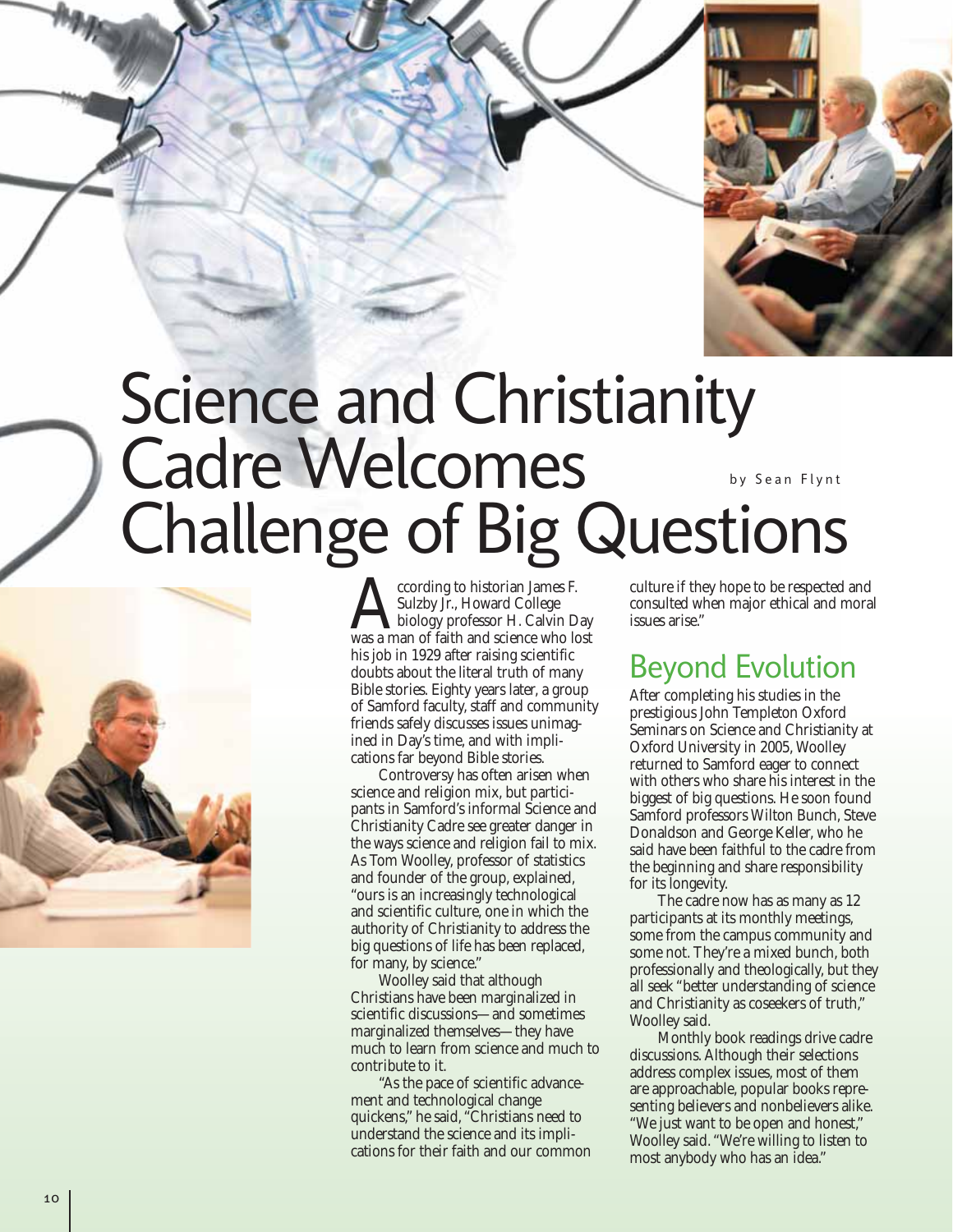The cadre casts a wide topical net but confounds stereotype by spending little time on the subject of evolution.

"We look at that as almost a dead issue," Woolley said. "That's old stuff, and religion has either dealt with it or it hasn't." He pointed out that even the Vatican has acknowledged that evolution is compatible with Christian belief. But the controversy still rages in some circles, and cadre participants fear that this is alienating Christians from science (and science from Christianity), and distracting them from pressing issues.

"There's so much more on the horizon when it comes to science and technology that's just going to broadside the faith community," Woolley said. "The more science touches people's lives, the more conflict there's going to be."

#### Big Questions

The questions raised in even a one-hour cadre discussion help explain the sense of urgency participants feel.

What will it mean to be human as our bodies merge with technology and artificial intelligence challenges traditional concepts of consciousness? Cochlear implants, advanced prosthetics and other new additions to the body are widely accepted and viewed as positive, but ethical problems already have arisen at the leading edge of this science. Steve Donaldson, associate professor of computer science, said, "I can do artificial intelligence research on my home computer that wasn't dreamed of 20 years ago." He added, with a mix of awe and concern, "nobody can stop me." In any case, he said, laws aren't necessarily the answer and might even be counterproductive.

What is the nature of God as creator if (when) humans manage to create life? George Keller, associate professor of biology and assistant dean of Howard College of Arts and Sciences, said there are credible scientific predictions that humans will eventually create life, perhaps within just a few decades. England's *Daily Telegraph* reported in March that a recent breakthrough in synthetic biology might allow a "second genesis" within a decade. "That's going to be a shock to some people," Keller said. "If you're just trying to put out the fire on evolution, it's going to sneak up on you."

What are the implications for theology and every other aspect of human life if neuroscience demonstrates

that humans have no free will? Donaldson said an article in one of the cadre's readings *(The Volitional Brain)* sheds light on this "dialog that's been going on for thousands of years." He said that while reading, he thought, "every Calvinist needs to read this article. When they see that neuroscience suggests that free will is an illusion, they can say, 'Look! Science proves my position!'"

How much genetic manipulation is too much? If it's acceptable to intervene genetically to prevent a debilitating birth defect, is it acceptable to select a child's IQ or height or eye color while we're at it? How will we reconcile what is scientifically possible with ethical and moral concerns about eugenics, elitism and profit motive?

Should those nations most capable of human cloning ban that research or take the lead in order to control it? According to Keller, "the thinking, among some people, is that if it's going to be done anyway, let's do it where at least it has a chance of being done ethically and there can be some government control because of the funding."

Woolley is among those who foresee trouble if we forego serious discussion on the assumption that regulation and popular disdain will prevent or control such research. "If somebody will pay \$155,000 to have their puppy cloned," he said, "it's not far down the road—I don't care what the laws are—before somebody's going to clone their lost child."

When should we discuss the ethical implications of science and technology? In the wake of news about human octuplets, Wilton Bunch, a physician and professor of ethics, noted that the generally accepted science of in vitro fertilization outpaced discussion of its ethical implications.

"It was not until it was applied widely that people started to say, 'Oops . . . when should we be doing this?'" he said. "The questions about it were never asked until, effectively, the genie was out of the bottle." Woolley added that the timing of an ethics discussion is itself an ethical problem because it would be unethical to withdraw a technology that is already improving human lives.

#### Next Steps

"Religious people have to have a seat at the table when these things are discussed, wherever they're discussed," Woolley said. "The cadre is looking for ways to expand the discussion on science and Christianity through community and campus lectures, adult education opportunities in local churches, the development of undergraduate courses in science and religion, and through collaborative research."

The group expects to make significant progress toward those goals this year, and is seeking grants and other sources of funding for the work. Participants believe their efforts will stand out, nationally, because Samford defies popular stereotypes of Christian higher education and the South. Secular and religious partisans both may be surprised to find balanced and open discussion of controversial issues at a Baptist university on the buckle of the Bible Belt. But what better place to learn how faith can enlarge science? What better place to learn how science can enlarge faith? ■

#### The Science and Christianity Cadre's Recommended Readings

*The Savior of Science* (Stanly Jaki)

*The Volitional Brain: Towards a Neuroscience of Free Will* (Anthony Freeman, Benjamin Libet and Keith Sutherland)

*The Life of the Cosmos* (Lee Smolin)

- *God's Debris: A Thought Experiment* (Scott Adams)
- *Chance or Purpose? Creation, Evolution and a Rational Faith* (Christoph Cardinal Schonborn)
- *Reinventing the Sacred: A New View of Science, Reason, and Religion* (Stuart Kauffman)
- *At Home in the Universe: The Search for the Laws of Self-Organization and Complexity* (Stuart Kauffman)
- *Radical Evolution: The Promise and Peril of Enhancing Our Minds, Our Bodies—and What It Means to Be Human* (Joel Garreau)
- *Modern Physics and Ancient Faith* (Stephen M. Barr)
- *The Deep Structure of Biology: Is Convergence Sufficiently Ubiquitous to Give a Directional Signal* (Simon Conway Morris)
- *Divine Action: Examining God's Role in an Open and Emergent Universe* (Keith Ward)
- *Science and Religion: Are They Compatible?* (Paul Kurtz, Barry Karr and Ranjit Sandhu)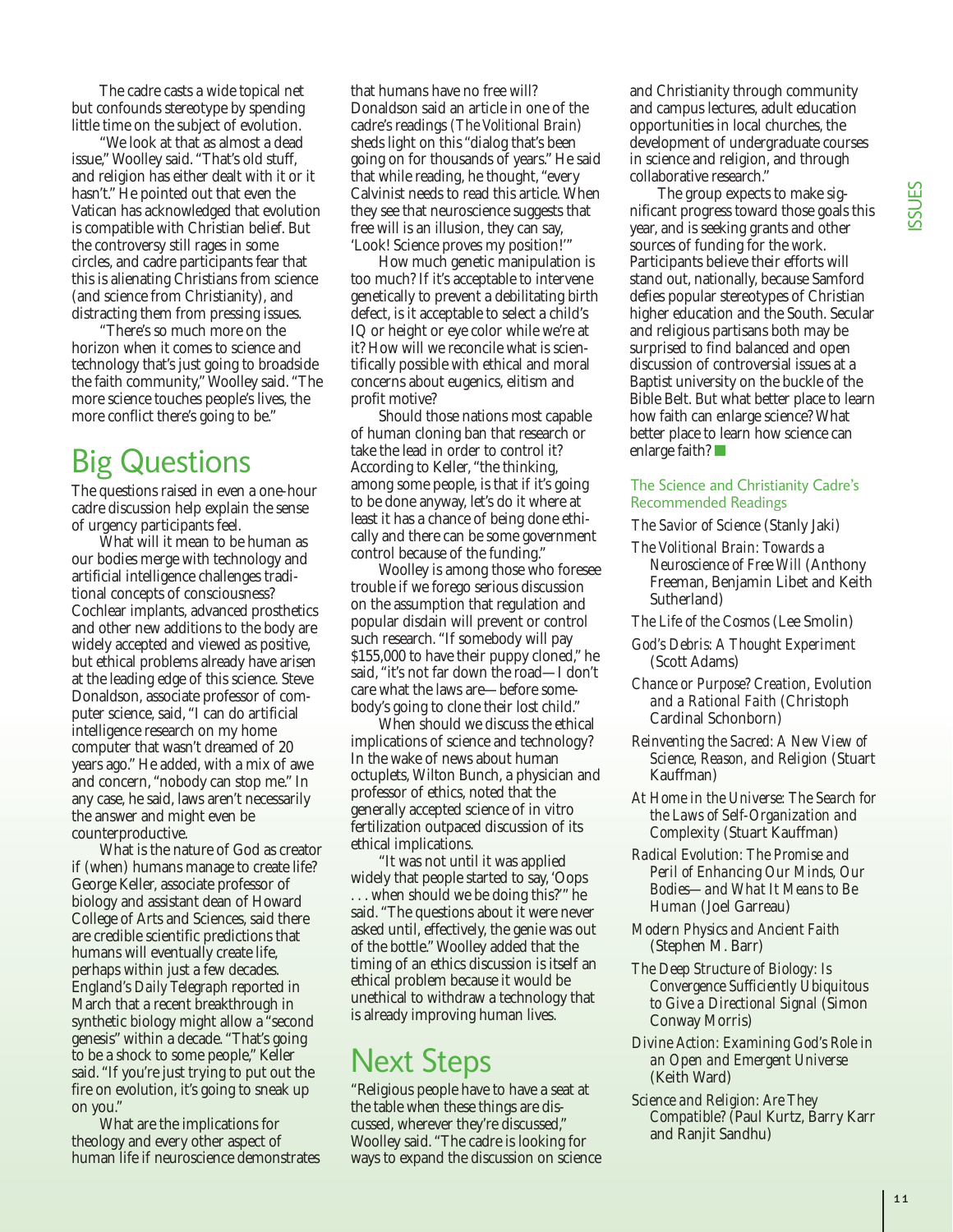SPECIALREPORT PECIALREPORT

Chinese Visitors Learn Techniques of Teaching English

by Mary Wimberley

ometime soon, students in Zhang Hanjun's English language classroom in Beijing, China, may be looking at each other's faces instead of the backs Ometi<br>
Zhangua<br>
China<br>
otheir necks.

The use of round tables versus endless lines of student desks was one of many things the Chinese educator liked about what he observed in American schools in January.

"The many rows of desks make good teacher-student contact hard," said Zhang.

He and two dozen other English teachers had come to Birmingham from their native China with a common goal: to become better equipped to teach the English language and American culture to their middle school and high school students.

Thanks to the efforts of Samford's Orlean Bullard Beeson School of Education and Professional Studies, they took home not only suitcases of lesson plans and materials, but tons of inspiration and hundreds of digital photos chronicling their on- and off-campus experiences and adventures.

For two weeks, the teachers were exposed to the best practices in American schools through lectures and workshops on the Samford campus, and visits to Birmingham area schools. Topics ranged from the latest in classroom technology to identifying and relating to different learning styles.

"I wanted to learn real things about

American schools, and I did," said Zhang, citing the variety of hands-on learning activities he observed during the school visits. "American students are very lucky compared to many Chinese students."

Chinese students, he said, are under pressure to perform well in their academic studies, sometimes at the cost of developing other life skills that are useful and important.

The educational workshop was a joint effort of Samford and the Consortium for Global Education [CGE], an organization of Baptist related institutions, with support from the Chinese government's Chaoyang Education Committee.

The organizers' goal was to provide experiential learning opportunities that would improve the teachers' classroom skills. Hand-picked to make the trip, the teachers had attended a series of CGEled sessions in conversational English and American culture last fall.

During their stay in Birmingham, the teachers learned many things, noted the workshop coordinator, Dr. Jeanna Westmoreland, a veteran leader of many international academic efforts and the wife of Samford President Andrew Westmoreland.

They learned why and when they should use some strategies that they already knew, and she said, "They learned many new strategies targeted toward content with which they struggle, such as how to teach vocabulary

Yang Li, left, and Yang Guiyun were among teachers hand-picked for the Samford workshop after attending preliminary classes last fall in China.

 effectively," said Dr. Jeanna Westmoreland.

Her observation was confirmed by Dou Sa during a lunchtime conversation with Education Dean Jeanne Box and members of the dean's executive council.

"We have learned good writing and reading strategies. I know that we can



Coordinator Jeanna Westmoreland leads a workshop session for Chinese teachers.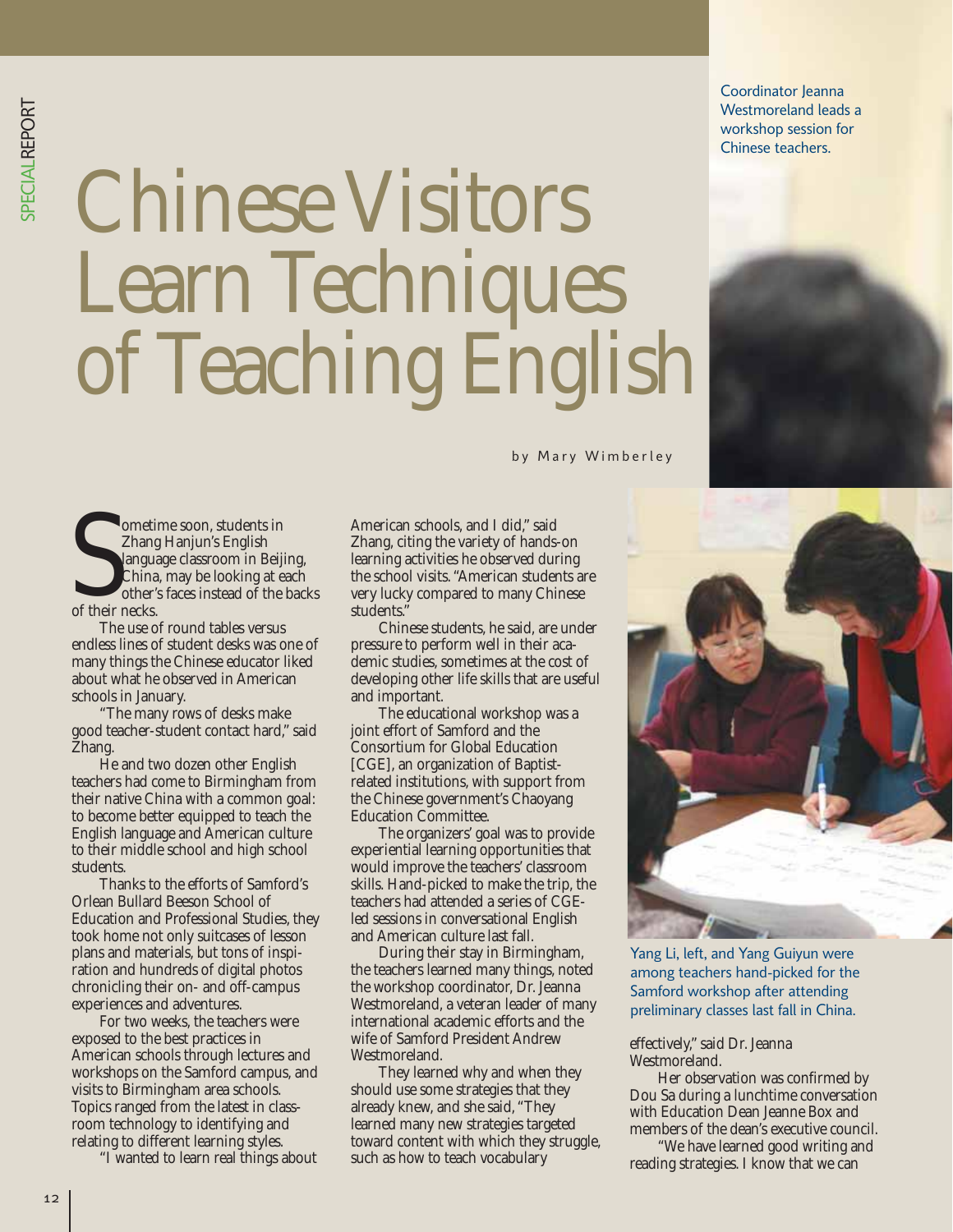

use all of them in classrooms in China," said Dou, who found the visits to special education classrooms especially moving, useful and practical.

Like most of her colleagues, teacher Bu Lan was in the United States for the first time and capitalized on each moment, whether it was shopping at a local mall or attending a Christian worship service.

"I wanted to experience the life so that I can teach my students the real English and about its environment," said Bu, whose students include some who have lived in English-speaking countries.

"We need the confidence to discuss American culture, not just the language, in the classroom," said Bu, who also appreciated the tips and special techniques she learned about managing and teaching large classes.

The itinerary included visits to McWane Science Museum, Birmingham Civil Rights Institute, the U.S. Space and Rocket Center in Huntsville, Ala., and other area attractions. Before arriving in Birmingham, the group spent several days in Washington, D.C.

Knowing that the Chinese sponsors expected an "academically rigorous program" for the participants, Samford faculty planned a curriculum that required each teacher to complete specific assignments and make a

 presentation from research done using education school resources and the University Libraries.

"The Samford faculty has been fabulous in being responsive and answering questions, and planning," said Dr. Carol Dean, who organized the intensive schedule of lectures and offcampus experiences. "We have learned a lot from our guests."

At a closing ceremony on their final day on campus, each participant received a certificate of completion, congratu -

lations from President Westmoreland and a keepsake Samford belltower wallet. That evening, they enjoyed a farewell dinner at the Westmorelands' home.

"Perhaps the greatest lesson they learned was from the joy and kindness that was shown them by people at Samford," said Jeanna Westmoreland. "They were deeply moved by the many acts of kindness and the friendliness of the Samford faculty, staff and students.

"The joy of Christ, living in us, was abundantly clear to the teachers," she said. "They commented on and asked questions about that joy each and every day."

As a final exercise, the teachers evaluated various aspects of the workshop and offered comments.

Wrote one: "What impressed me most is that all the faculty [members] are very experienced and gave us a lot of help. I think all of us experienced and learned more than our expectation."

And another: "When I go back to China, I believe my students will find I have made progress in English teaching. Thank all the faculty and staff. I'll remember it forever." ■

Zuo Weijun, left, and, Kang Chunyan participate in discussion as Zhong Huili records the moment photographically.

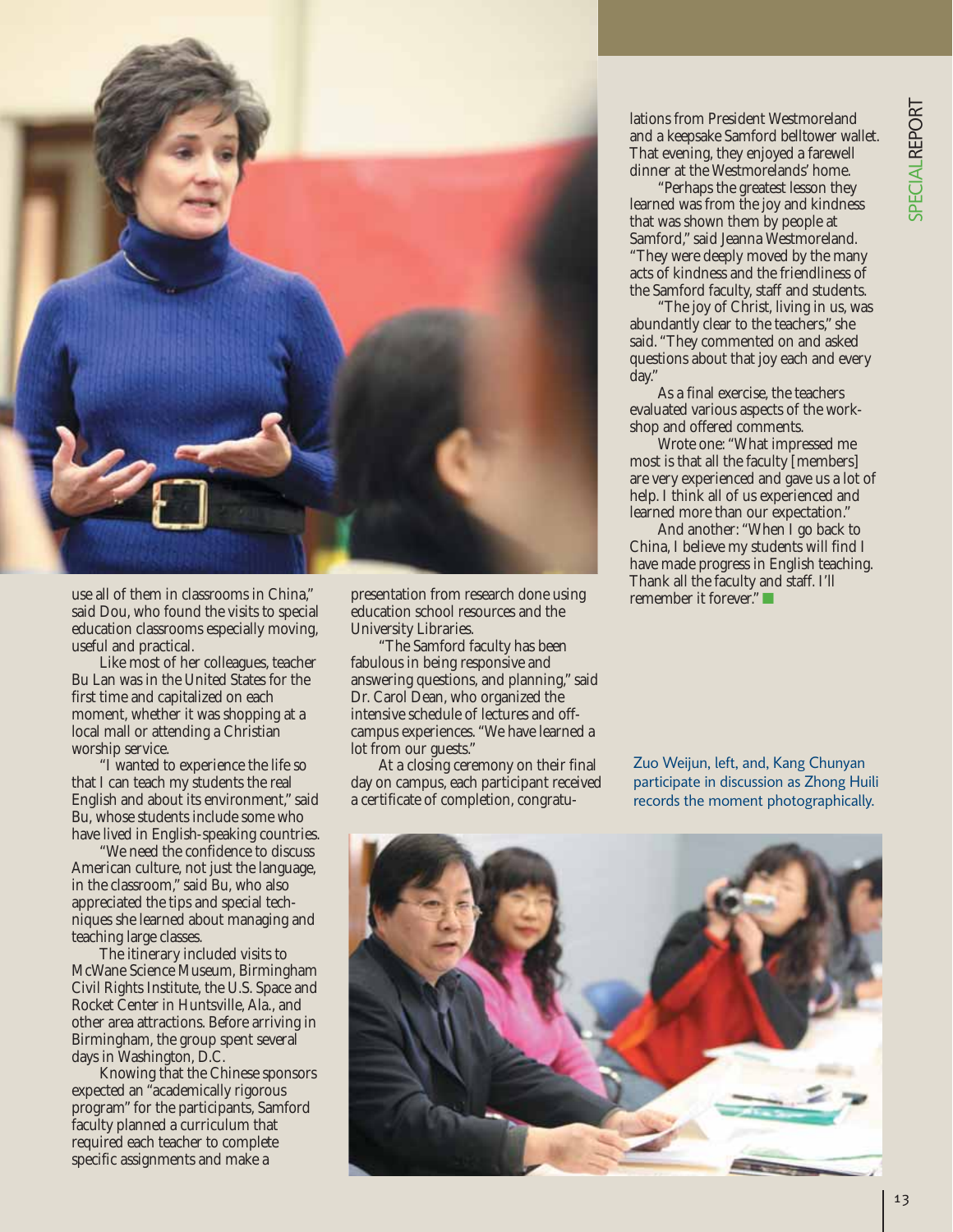### Planetarium Shares Spectacular NASA Images of Milky Way Celebrating Astronomy

alileo first used his telescope to gain an advantage for the mercantile business, but when he turned his instrument heavenward in 1609, he opened a Gradvan<br>But with heaven<br>whole new vista.

"We don't quite know what made him do this, but he made some initial observations on both the moon and Jupiter that forever changed what people thought about the heavens," said Samford professor Christopher Metress, who has researched the astronomer.

This year, the United Nations International Year of Astronomy celebrates the 400-year anniversary of modern astronomy. Samford's Christenberry Planetarium participated in the celebration Feb. 17 as one of 100 sites selected by the National Aeronautics and Space Administration [NASA] to display spectacular images from space.

As part of this network, the planetarium showed the same image of the Milky Way captured from three different telescopes: the Hubble Space Telescope, the Spitzer Space Telescope and the Chandra X-ray Observatory.

The event, hosted by the Birmingham Astronomical Society [BAS], commemorated Galileo's discovery and allowed people to use telescopes to look into the sky for themselves.

Planetarium Director George Atchley, along with others from the BAS, explained the significance of each image to the packed crowd of more than 100.

by Rob Collingsworth

"Each of these images shows a different aspect of this particular cluster," said Atchley. "While one captures objects visible only in infrared, the Chandra shows the black holes and things not seen through a typical telescope.

"We were very excited about the turnout," Atchley added. "You can never predict how many people will come out for an event like this, but to have people in every seat and all the way into the lobby listening to the explanation of these images is really exciting."

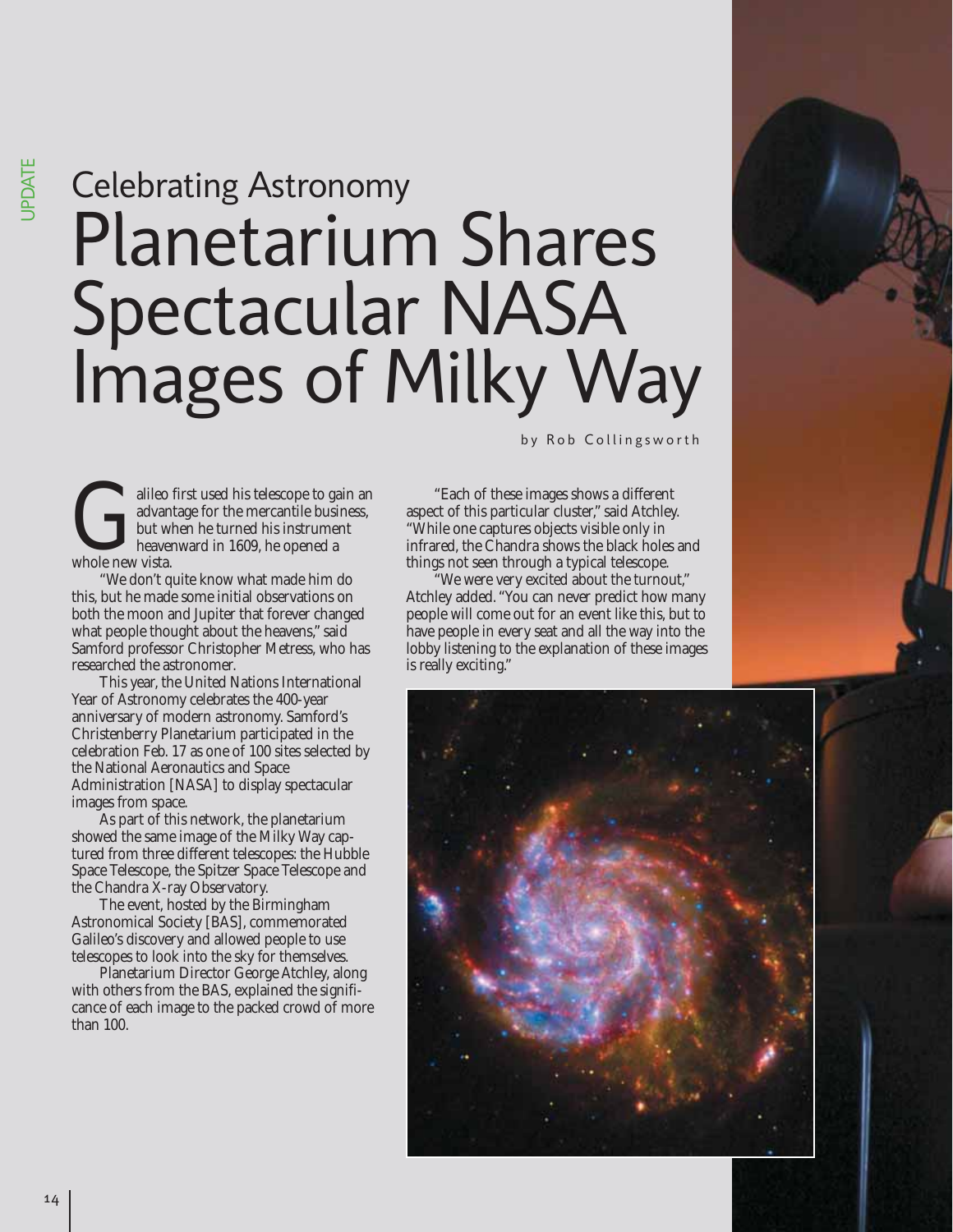



The nationwide event, cohosted by the Night Sky Network, is one of many scheduled throughout 2009 as part of the International Year of Astronomy.

"Galileo first received a copy of the telescope in 1609 and improved upon it," said Dr. Metress, an English professor who directs Samford's University Fellows program. "The device was invented for its mercantile possibilities, so that business owners could look from towers and get about a two-hour lead on ships arriving into port. Galileo's original intention seemed to be improving business, both for others and himself."

Christenberry Planetarium hosts various groups throughout the year. In addition to the annual Christmas show, the planetarium hosts church groups, Boy Scout troops, public school groups and corporate meetings.

The planetarium has three different shows that it uses for such groups, in addition to being used for film screenings by organizations such as the Samford Film Club.

For information on the planetarium, contact Atchley at geatchle@samford.edu or 205-726-4139. ■

Planetarium Director George Atchley shows off projection equipment. **Insets:** NASA images of the Pinwheel Galaxy or M101, at left, and Monocerotis V838, above, shown at Samford.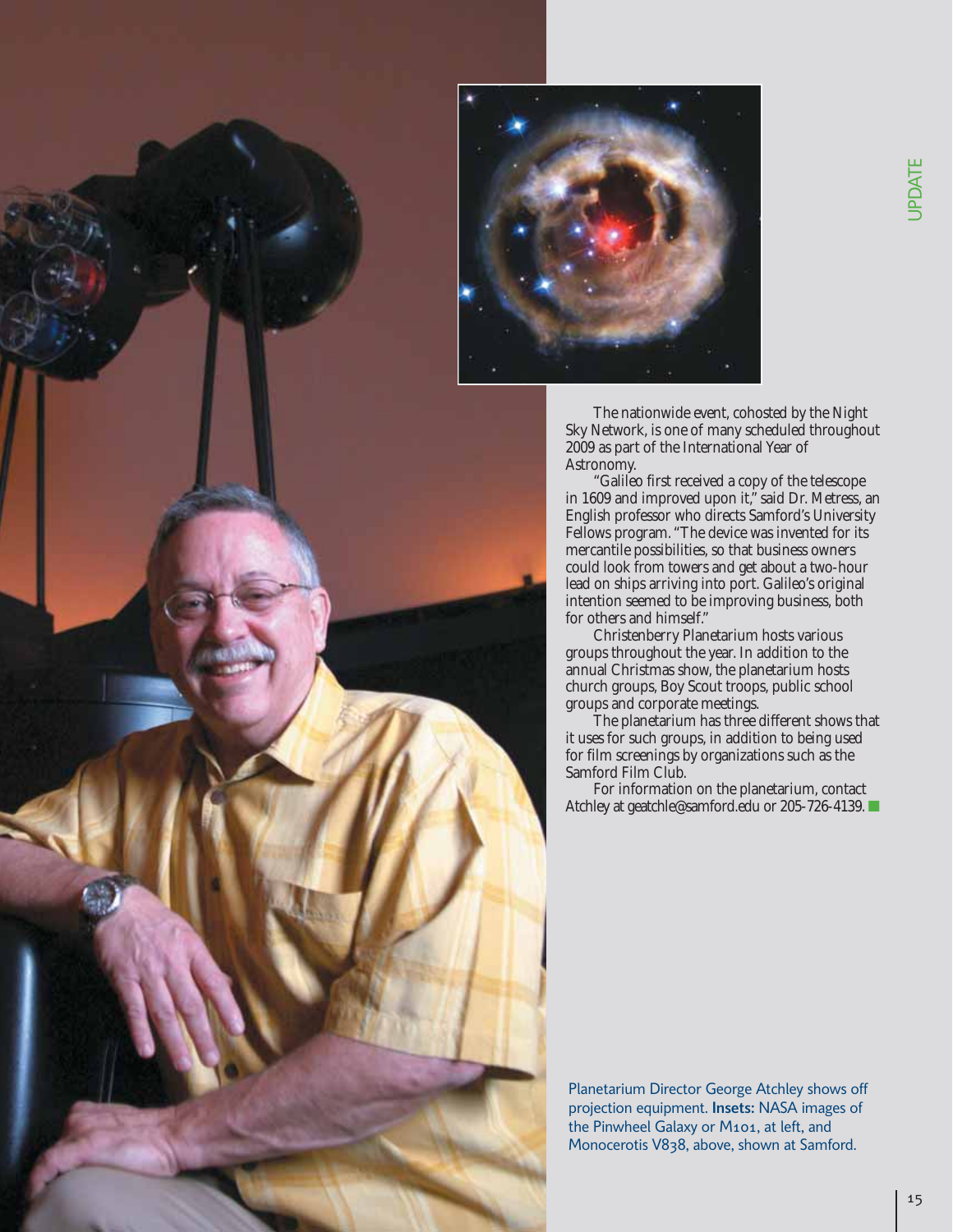#### **Samford Confers Honorary Doctorate on Former Provost William E. Hull**

**amford University conferred an honorary doctor of letters degree on retired former provost William E. Hull during fall commencement Dec. 13. Dr. Hull is a well-known writer and theologian who served as provost during 1987–96 and later as university professor.** S<sub>AB</sub>

**A Birmingham native and 1951 Samford graduate, he continues to hold the position of research professor at Samford, and serves as theologian-in-residence at Mountain Brook Baptist Church.**

**Hull has written 12 books on theological subjects, the most recent being** *Harbingers of Hope,* **published in 2007. He has contributed to 24 other books. He recently completed another manuscript that is an update of his 1981 book,** *Beyond the Barriers.*

**Clark Watson, chairman of the Samford board of trustees, presented the honorary degree, saying, "As much as any other person over the last two decades, Dr. Hull has led the charge to ensure that Samford continuously strived for the highest possible standards at all levels."**

**Watson read a doctoral citation that described Hull as "a man of intellect, a gentle spirit, a world-renowned theologian, a loving pastor, a lifelong learner and teacher, a Renaissance man, and a Christian committed to the integration of faith and scholarship."**

**Hull addressed the class of 265 seniors from 19 states and three foreign nations, reminding the graduates that their "educational pilgrimage should last a lifetime" and offering suggestions on how to make that happen.** 

**His remarks were greeted with a standing ovation from a crowd of more than 2,000 in Samford's Pete Hanna Center. They are printed here in their entirety.** 

#### An Invitation to Lifelong Learning by William E. Hull

#### Samford University Commencement Address December 13, 2008

#### To the graduating class of December 2008

#### Fellow students:

We are both here today for the same reason—to get a degree! But there is an obvious difference between us, for you will receive your diploma near the beginning of your adult life while I will receive mine near the end of my adult life. This is not because I failed to complete a degree program many years ago, having received the bachelor of arts degree from the Howard College of Samford University in 1951. Rather, the difference is that yours is an earned

degree while mine is an honorary degree. But what does it honor?

Here we come to the crux of the matter. I have no great fortune that this award might encourage me to share with Samford. Nor am I a celebrity who might attract attention to Samford by appearing on this platform. Rather, the awarding of this degree is Samford's way of saying that the educational pilgrimage should last for a lifetime, that your search for truth should not cease today but should continue all the days of your life. In a phrase, the awarding of honorary degrees is one way that Samford

symbolizes the importance of lifelong learning. Let me offer you five suggestions as to how this may be done.

**Take seriously the operative word for this occasion, which is not "climax" or "conclusion" but 1** Take seriously the operative word<br>for this occasion, which is not<br>"climax" or "conclusion" but<br>"commencement." Most of your formal education has involved learning how to learn. You now have some sense of what is available to be learned in your chosen concentration. Hopefully, your professors have modeled how to appropriate the findings of the past and to launch new inquiries of your own.

But all of this is about to change in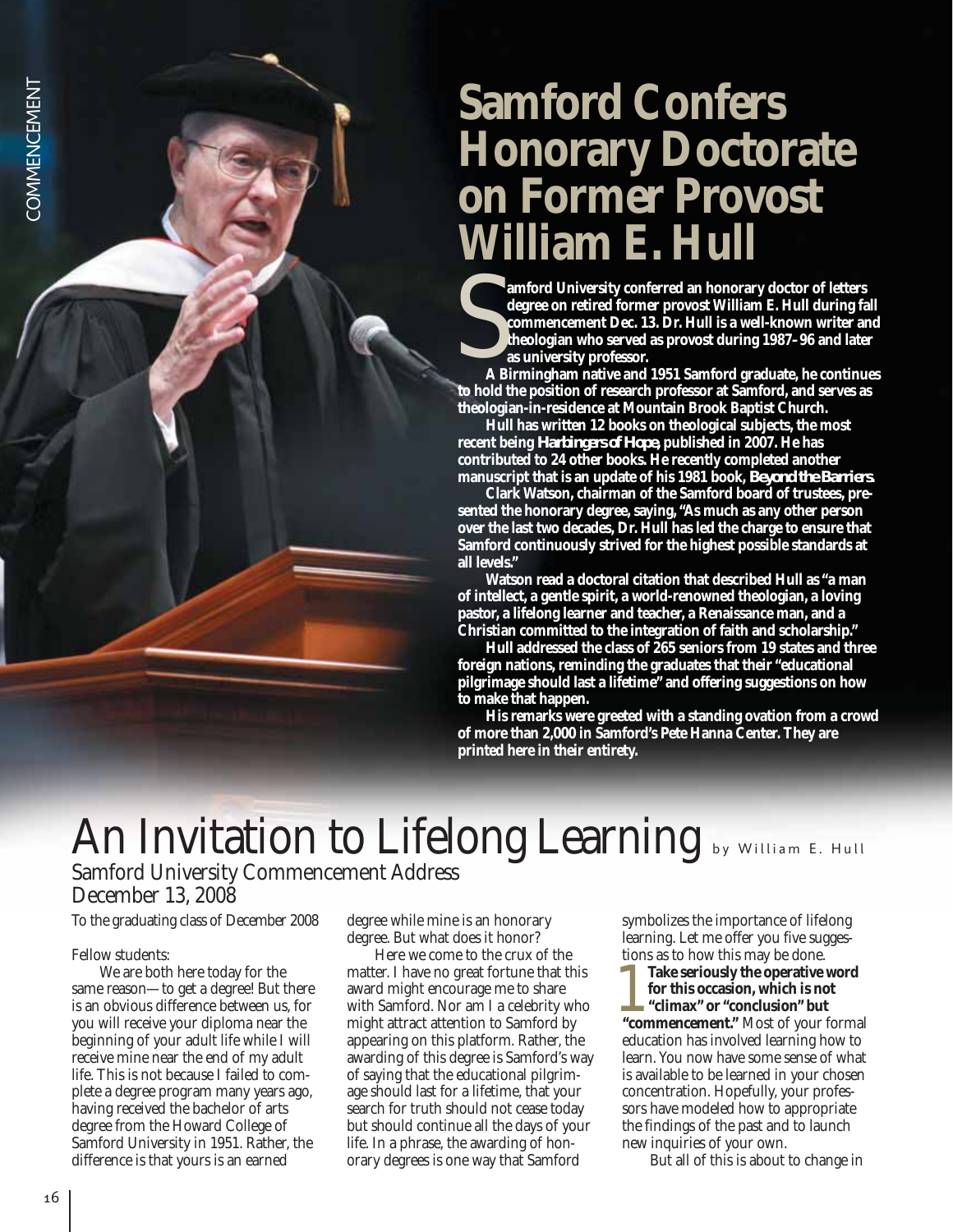dramatic ways. First, a knowledge explosion is transforming what each generation needs to learn. In 1951, we had no African American, Hispanic or Asian perspectives on life, no computers or Internet, no outer space or subatomic exploration. But what an educated person must know is likely to change more in the next half century than it has in the last half century. Science is on a roll that promises amazing discoveries. The sleeping dragon of China has awakened to become a key player in world affairs. Religion is being reinvented before our very eyes, and you will have to assimilate these stupendous changes without benefit of professors or courses or textbooks. You are going to have to learn to educate yourself without the incentives of grades, credits and degrees.

All I am saying here is that if, with a sigh of relief, you think your education is finished, then you are finished! What you have learned thus far will not last you five years in the real world. So let me urge you to set a new goal today, to define your future as an ongoing educational venture that will qualify you to graduate in another half-century from Lifelong Learning University—whether you get an honorary degree for doing so or not! **As you embark upon this journey, do not keep your learning in the separate silos where you received it. 2** As you embark upon this journey, do not keep your learning in the separate silos where you received it. Disciplinary specialization is at the heart of formal education according to which faculty major on English, history, biology or some career competency. This departmentalization provides a convenient way for schools to organize knowledge, but life will hopelessly scramble such categories the minute you walk out these doors. For example, in the presidential campaign that dominated the headlines this year, politics, economics, regionalism and religion were so inseparable that those who viewed the race only from one perspective badly misunderstood it. You have probably moved beyond segregation to integration in race relations, but now you must learn to do the same in the cognitive domain, thinking holistically rather than segmentally.

One way to do this is to major on experience rather than on ideology in organizing your lifelong learning. Avoid the lazy way of assuming that you have a coherent worldview just because you call yourself a liberal or a conservative, since nobody knows what these categories really mean. (Have you noticed, for example, how the lynchpins of conservatism, small government and

free- market economy, died a brutal death this fall at the hands of conservatives?) Instead, throw yourself headlong in the path of life. Read biographies and memoirs to see how others have coped with its infinite complexity. Study yourself, particularly those pivotal moments that redirect your pilgrimage. Keep a journal, live an examined life, learn to articulate the meaning both of your breakthroughs and of your heartbreaks.

**Test your learning in honest dialogue with views that differ.** Get over the idea that you can grow **SEX YOUT LEART SERVING THE MAKING STATE OF SERVISTANCE SERVISTANCE SERVISTANCE SERVISTANCE SERVISTANCE SERVISTANCE SERVISTANCE SERVISTANCE SERVISTANCE SERVISTANCE SERVISTANCE SERVISTANCE SERVISTANCE SERVISTANCE SERVISTANC** Professors can seem to have all of the answers by steering classroom presen tations into areas of their greatest competence, but you will not enjoy such controlled situations in the real world. Instead, celebrate your ignorance as a learning threshold inviting you to explore where you have never gone before. The grading system under which anyone can aspire to get an "A" gives the impression that, with a little extra effort, we can know all that we need to about a given subject, but that assumption is false, as is demonstrated by national leaders who, with brilliant advisers at their disposal, nevertheless make colossal mistakes. For example, no one saw radical Islamic Jihad coming until it exploded on our shores. No one on Wall Street saw the present economic collapse coming, even though we had more data than ever at our disposal. So wear your learning lightly and be prepared to update it as new understandings emerge.

One way to guard yourself from becoming defensive about your limitations is to read newspapers, periodicals, books and blogs that challenge everything you believe. Pick thinkers and writers whose views represent a serious alternative to yours and dare them to overturn your position. It is perfectly fine to seek out the best minds that agree with your views and use them to fortify your understanding, but this should be balanced by a desire to understand other options regardless of whether they are persuasive enough to make you change your mind.

**Never underestimate the potential of your peer group.** In school, **F** fellow students have been your Never underestimate the pot<br>of your peer group. In school<br>fellow students have been you<br>competitors for the top grades and awards. To collaborate with them on assignments or examinations could be called cheating and incur harsh penalties, but lifelong learning requires the reinforcement and encouragement of others who share your goal. The group provides motivation that you will no longer receive from being enrolled in school. Obviously, it offers more resources than you could assemble on your own, and membership teaches you how to learn both for each other and from each other.

While the group needs to be congenial and collegial, it should also build in deliberate diversity. If Republican views tend to dominate the conversation, recruit a thoughtful Democrat. If Baptist views go unexamined, look for an articulate Roman Catholic. Learn to cross generational lines by having at least one guru to help mentor the group. The point is not to follow a politically correct quota system, but to avoid listening to the echo of your own voice or becoming the echo of another's voice.

**Once you have learned to think for yourself and to relate to others, don't stop until you have also** Once you have learned to think<br>for yourself and to relate to othe<br>don't stop until you have also<br>learned to commit. It may seem that I have stressed exposing yourself to a variety of viewpoints, which might encourage a posture of perpetual neutrality. However, it is precisely the awareness of genuine alternatives that strengthens the recognition of your need to choose between them. It does not take courage or insight merely to go along with what the crowd is saying, but it does takes soul searching and firm resolve to choose an option counter to the views of others whom you truly respect. In a world where so many are seduced by media slogans, by the hype of advertisers, by the political doublespeak of the spin twisters, you will know that you have really begun to learn when your positions are independently taken after considering all of the evidence presented in its most persuasive form.

True commitment begins with the creative exercise of the imagination, when you are seized with wonder and awe at the mystery of existence. Deciding what you value will help you ponder: What makes my life truly significant? What do I want to shape my character? What do I want to pass on to my kids? True religion should help you make these higher-order decisions, but be sure to choose a religion that has not become captive to its culture. Once you know who you are, why you are here, where you are going and what you want to leave behind, you will be ready to apply for that most important degree in lifelong learning. May you qualify to receive it with all the honors that come from being a truly educated person! ■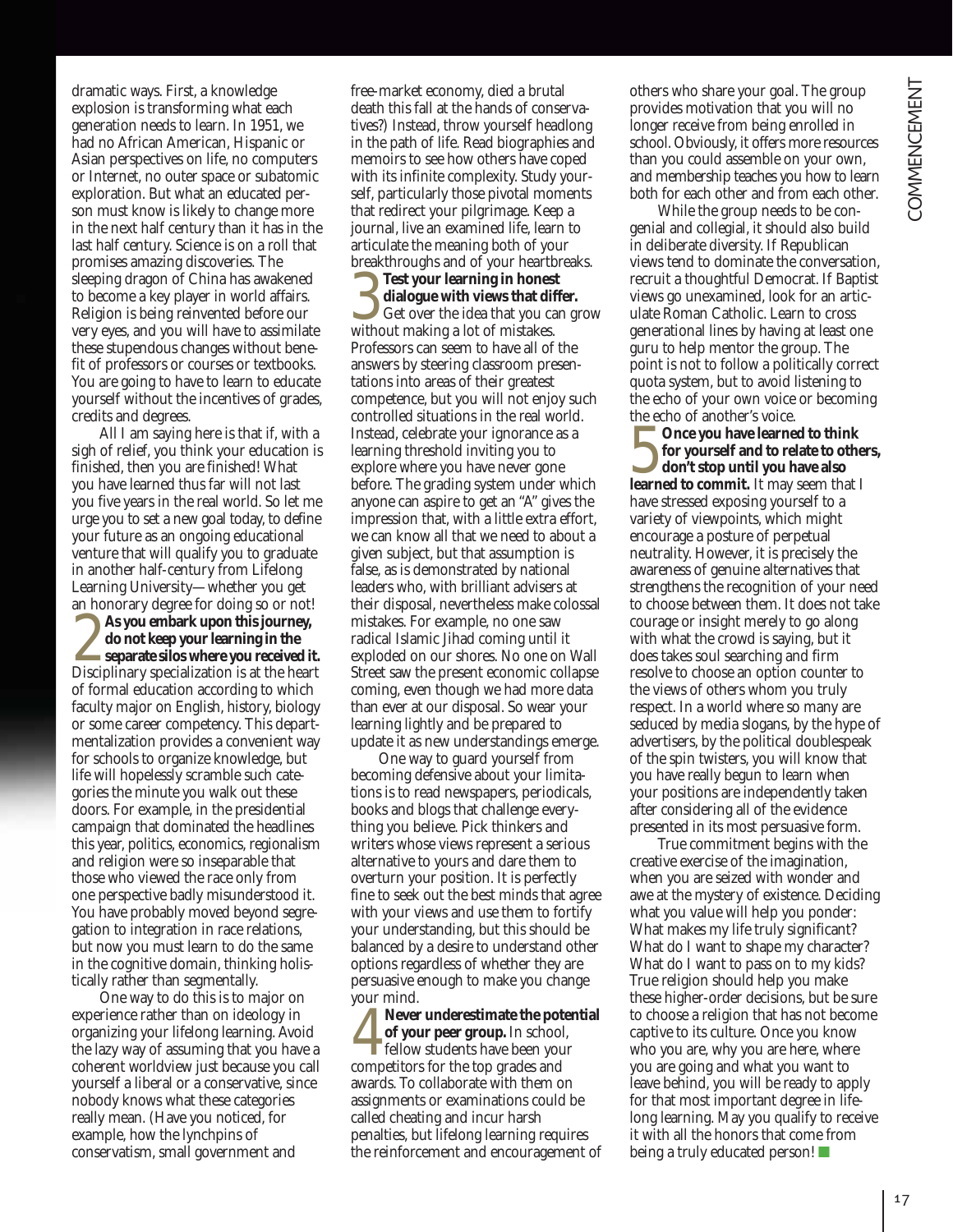# Learning the Art of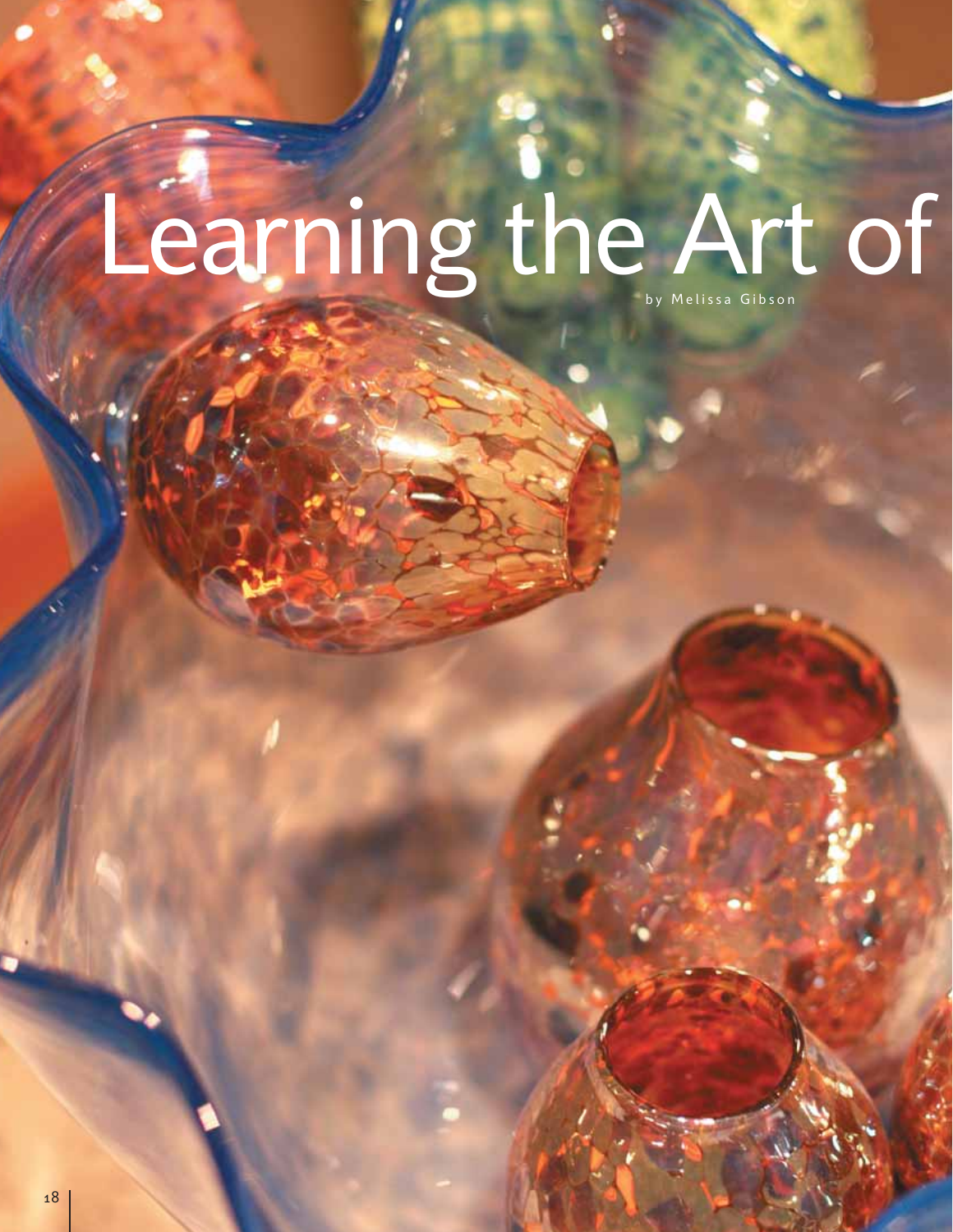# Glassblowing

t starts with a blob and a 900-degree kiln. It ends with a delicate glass ornament. The process in between—glassblowing—requires determination and patience.

Samford students learned about the process firsthand this spring, working alongside artist Sam Cornman to create their own glass art. Cornman, whose work is known internationally, has been working with glass for nine years. I<br>I<br>I<br>I<br>I

"Glass is a unique medium," he said. "It gives a student another opportunity of visual expression and broadens the visual vocabulary that one can create with."

Senior art major Shelby Patton found the process "a lot hotter than you would expect." Students wore safety glasses and hand coverings to shield the heat.

Katherine Hammers, another senior art major, found the metal blowpipe hard to twirl. "The glass was so hot that when I stopped twirling the pipe, my ornament collapsed," she said.

With some practice, the students were able to form ornaments, heat and reheat them in the kilns, and blow bubbles into the interior of the glass.

"It is important for a visual artist to create each day," Cornman said, "as it is [for them] to hone skills and explore the mind."

After graduating from the Rochester Institute of Technology, Cornman moved to Birmingham to work for Bear Creek Glass as the hot shop studio coordinator and head gaffer. He helped the University of Montevallo set up its hot glass studio and last year created a commissioned

"Sea Life Composition," left, was part of Sam Cornman's exhibit at Samford. Right: Students Holly Long (red shirt) and Carolyn Conklin (yellow) get glassblowing tips.

sculpture for the Balch and Bingham law firm in downtown Birmingham. His glassblown artworks are represented in collections in Germany, Japan and New York as well as Birmingham.

Cornman's work was displayed in the Samford Art Gallery during February and March. He worked with students to introduce them to glassblowing at the University of Montevallo hot glass studio as part of his exhibit. ■

*Melissa Gibson is a senior journalism major who served as an intern in Samford's Office of University Relations during the spring of 2009.*